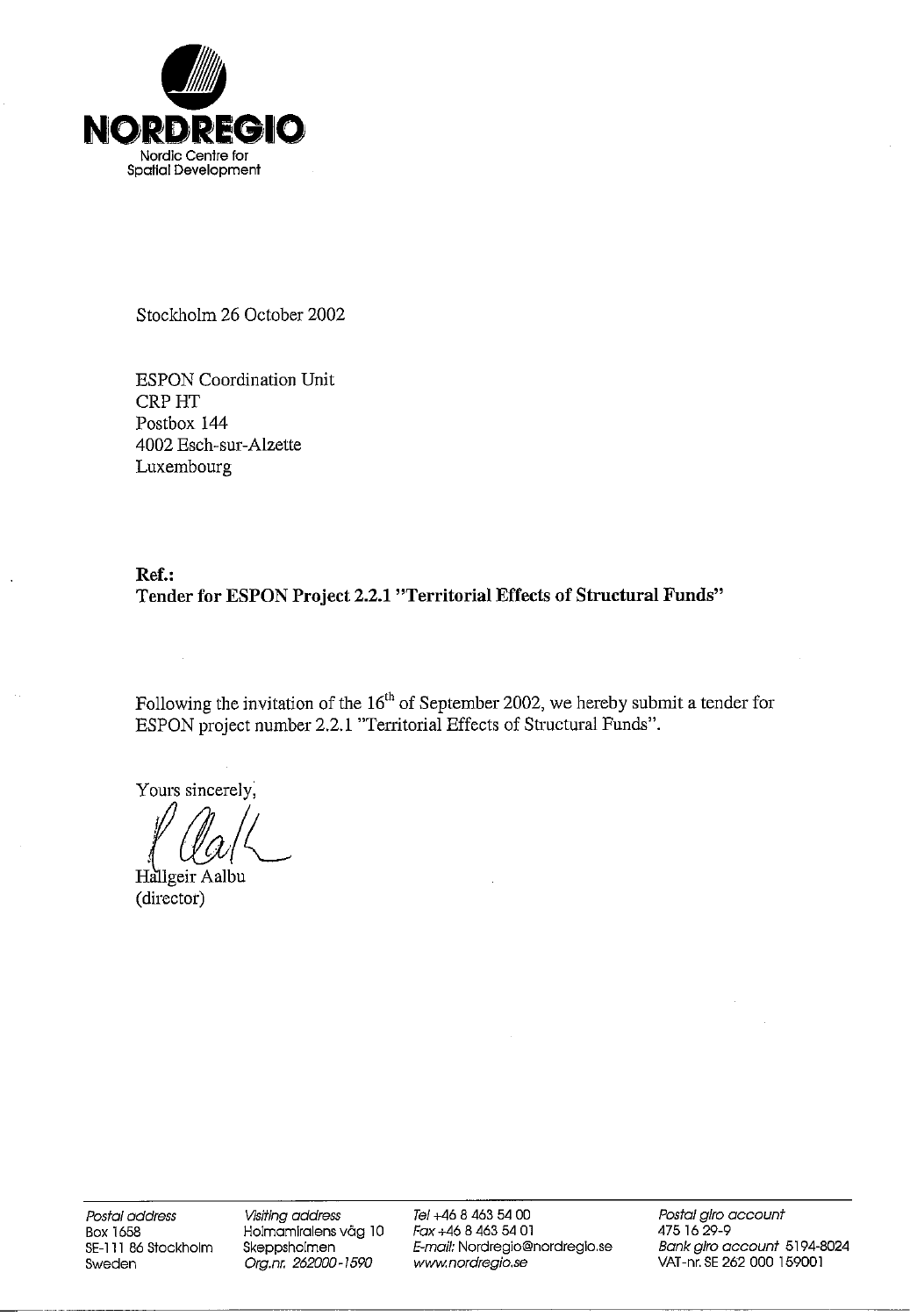**Tender to the European Spatial Planning Observation Network (ESPON)** 

**The envisaged Action 2.2.1 of the ESPON Programme under Interreg III Art 53 entitled "The territorial effects of the Structural Funds"** 



Nordregio Box 1658 11186 Stockholm SWEDEN

Phone: +46 8 463 54 00 Fax: +46 8 463 54 01 E-mail: nordregio@nordregio.se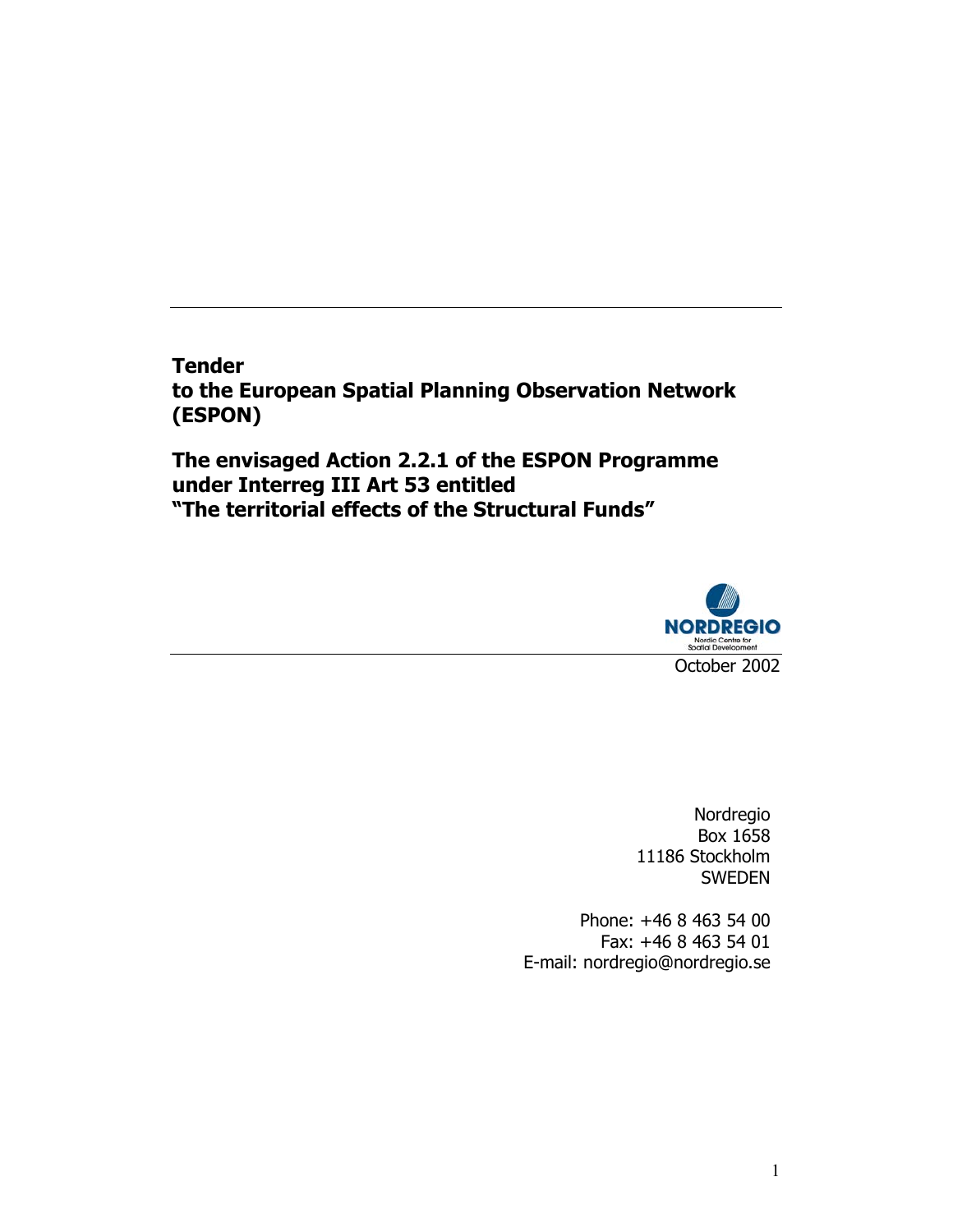# **Table of Contents**

| $\mathbf{1}$   |     |                                                                               |  |
|----------------|-----|-------------------------------------------------------------------------------|--|
|                | 1.1 |                                                                               |  |
|                |     |                                                                               |  |
| 2              |     |                                                                               |  |
| 3              |     |                                                                               |  |
|                | 3.1 |                                                                               |  |
|                |     |                                                                               |  |
| 4              |     |                                                                               |  |
|                | 4.1 |                                                                               |  |
|                | 4.2 |                                                                               |  |
|                | 4.3 |                                                                               |  |
|                | 4.4 |                                                                               |  |
|                | 4.5 |                                                                               |  |
| 5 <sup>5</sup> |     |                                                                               |  |
|                | 5.1 |                                                                               |  |
|                | 5.2 | WP 1 – Elaboration of Methods for Measuring Territorial Impact36              |  |
|                | 5.3 |                                                                               |  |
|                | 5.4 | WP 3 – European Spatial Development and Territorial Cohesion 41               |  |
|                | 5.5 |                                                                               |  |
|                | 5.6 | WP 5 - Analysis of National Systems Affecting the Structural Funds 44         |  |
|                | 5.7 | WP 6 - Structural Fund Influence on Territorial Cohesion & Specialisation .46 |  |
|                | 5.8 |                                                                               |  |
|                | 5.9 | WP 8 – Final Analysis: The Territorial Dimension of the Structural Funds  50  |  |
|                |     |                                                                               |  |
|                |     |                                                                               |  |
| 6              |     |                                                                               |  |
| 7              |     |                                                                               |  |
|                |     |                                                                               |  |

Annex I – Legal Constitution and Financial Statement for the Lead Partner

Annex II – Precise Identification of the Sub-Contractors

Annex III – Statements on Eligibility and Financial Capacity

Annex IV – Declarations of no Conflict of Interest

Annex V – Statements on Professional and Technical Capacity

Annex VI – Letters of Commitment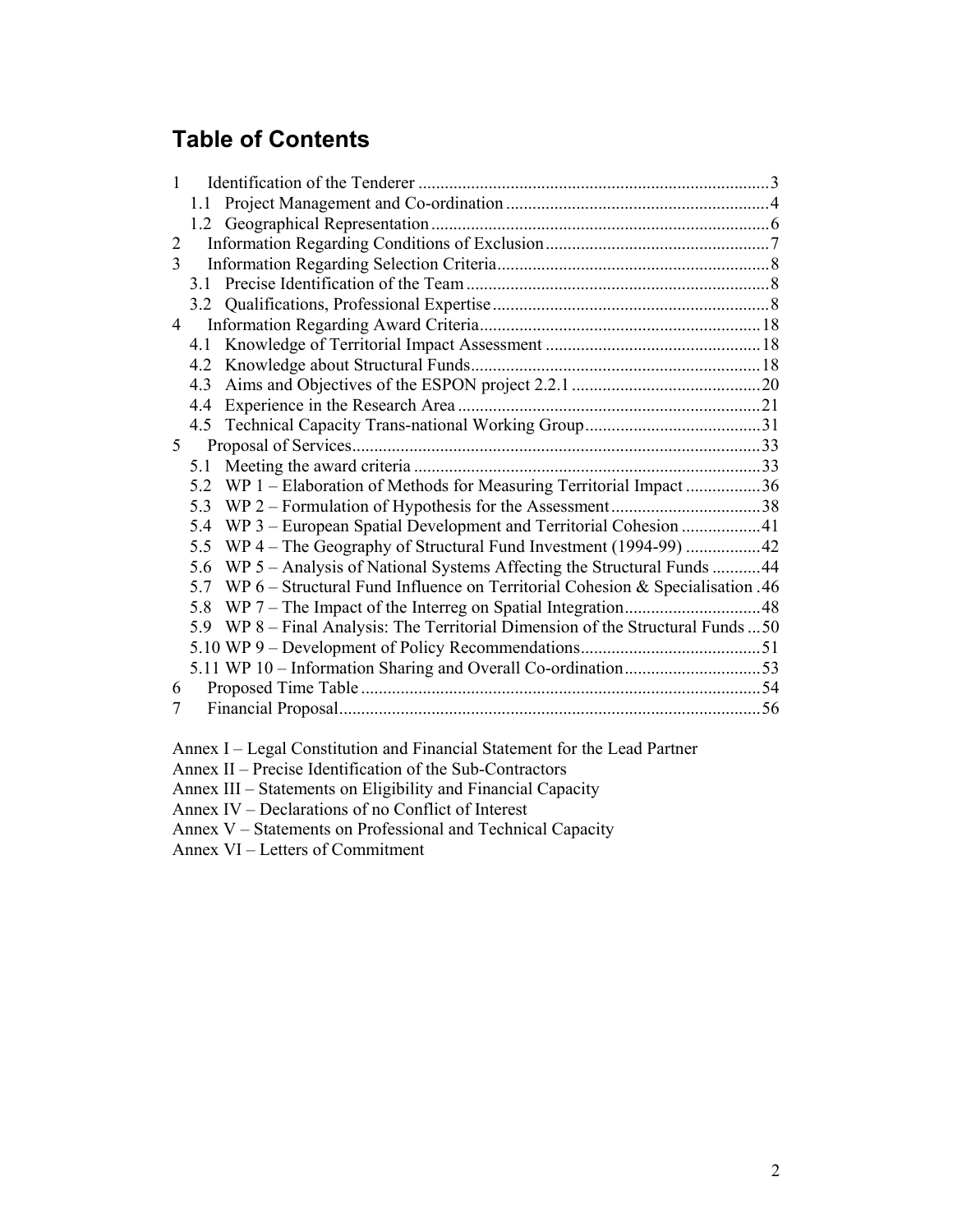# **1 Identification of the Tenderer**

Nordregio, the Nordic Centre for Spatial Development, is proposing to lead a transnational project group with a view to undertaking the ESPON project 2.2.1 on territorial effects of Structural Funds.

| <b>Identity of Tenderer</b>                                                                                                                        |  |  |  |  |  |
|----------------------------------------------------------------------------------------------------------------------------------------------------|--|--|--|--|--|
| <b>Business Name (full legal title):</b><br>Nordregio, Nordic Centre for Spatial Development<br><b>Short Name (where applicable):</b><br>Nordregio |  |  |  |  |  |
| Legal Status: Public Corporation                                                                                                                   |  |  |  |  |  |
| <b>Founding date: July 1997</b>                                                                                                                    |  |  |  |  |  |
| VAT No: SE 262 00 159001<br><b>Official Registration No in Companies Register: 262000-1590</b>                                                     |  |  |  |  |  |
| Number of salaried employees: 28                                                                                                                   |  |  |  |  |  |
| <b>Registered office address</b>                                                                                                                   |  |  |  |  |  |
| <b>Street: P.O. Box 1658</b>                                                                                                                       |  |  |  |  |  |
| City: Stockholm<br><b>Post Code: 11186</b><br><b>Country:</b> Sweden                                                                               |  |  |  |  |  |
| <b>Tenderer's bank details</b>                                                                                                                     |  |  |  |  |  |
| Name of bank/branch: Nordea, Hamngatan, Stockholm<br><b>Street: P.O. Box 7063</b>                                                                  |  |  |  |  |  |
| <b>Post Code: 103 86</b><br>City: Stockholm<br><b>Country:</b> Sweden                                                                              |  |  |  |  |  |
| <b>Bank account No: 3001-1701595</b><br><b>Bank/branch code: ---------</b><br><b>BIC</b> code (SWIFT):<br><b>NDEASESS</b>                          |  |  |  |  |  |
| Tenderer's principal account holder (surname, forename):<br>Nordregio, Hallgeir Aalbu<br>and Anja Proseby                                          |  |  |  |  |  |
| Title or position within the tendering organisation: director and director of administration                                                       |  |  |  |  |  |
| <b>Details of the Invitation to Tender</b>                                                                                                         |  |  |  |  |  |
| <b>Invitation to tender No: MS/ibi/02/0916</b><br>Title: Proposal in relation to ESPON 2.2.1 'Territorial Effects of Structural Funds'.            |  |  |  |  |  |
| Person who will sign the contract (statutory legal representative)                                                                                 |  |  |  |  |  |
| Surname, forename:<br>Aalby, Hallgeir<br><b>Nationality:</b><br>Norwegian                                                                          |  |  |  |  |  |
| <b>Domicile:</b><br>Stockholm                                                                                                                      |  |  |  |  |  |
| Acting in his/her capacity as: Director<br>Date and place of birth: 01.04.1955                                                                     |  |  |  |  |  |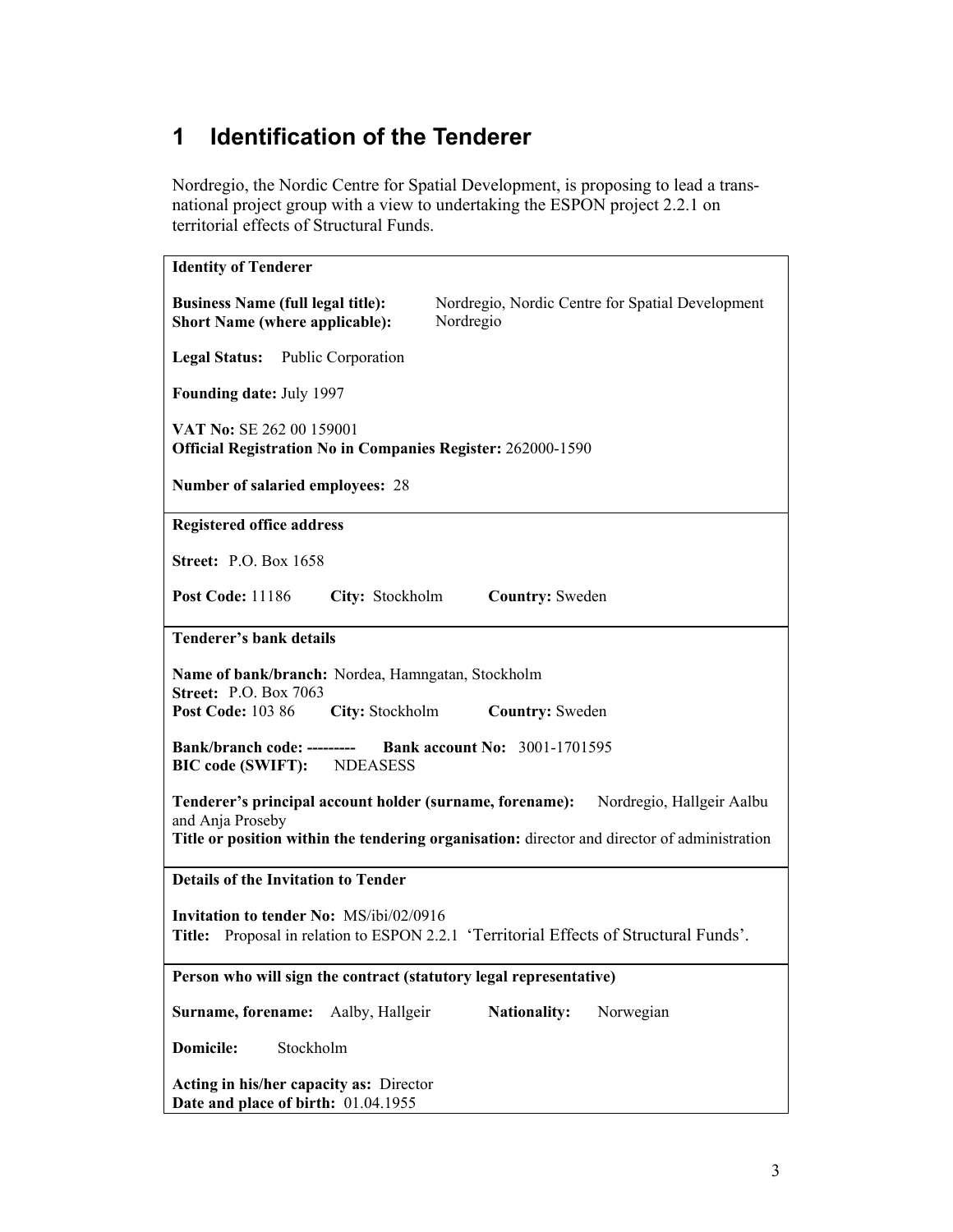The trans-national project group has been brought together with a view to pooling existing knowledge and expertise in the field of spatial development and Structural Funds.

| Organisation                                                       | <b>Name</b>                                                                               |
|--------------------------------------------------------------------|-------------------------------------------------------------------------------------------|
| Nordregio,<br>The Nordic Centre for Spatial Development            | Hallgeir Aalbu,<br>Kai Böhme and<br>Kaisa Lähteenmäki-Smith                               |
| Mcrit                                                              | Andreu Ulied and<br>Marite Guevara                                                        |
| EPRC,<br>European Policies Research Centre                         | John Bachtler,<br>Laura Polverari and<br>François Josserand                               |
| ITPS, Institute for Growth Policy Studies<br>(ESPON Contact Point) | Göran Hallin                                                                              |
| Infyde, INFORMACION Y DESARROLLO                                   | Jaime del Castillo Hermosa,<br>Belén Barroeta Eguia and<br>Silke Haarich                  |
| Systema                                                            | Dimitrios Tsamboulas,<br>Dimitris Korizis,<br>Anastasios Roidakis and<br>Aggeliki Roussou |
| University of Utrecht                                              | Ton Kreukels and<br>Willem Buunk                                                          |
| University of Hamburg-Harburg                                      | Peter Ache                                                                                |
| Margaret Hall Consultancy                                          | Margaret Hall                                                                             |

## *1.1 Project Management and Co-ordination*

In addition to the need for relevant expertise on the subject and knowledge and experience of related policies and territories, co-ordination and management will be key factors in the success of the project. As such they will thus constitute important aspects of the overall work programme. Nordregio is fully aware of the contractual obligations that accompany lead partner status as regards Interreg III C programmes, and will thus also ensure that work is carried out under the principles of sound project and financial management, that deadlines are met and that a clear audit trail is maintained.

In order to facilitate the smooth running of the project, the following mechanisms will be taken forward:

- Developing clear and transparent corporate governance arrangements that set out the responsibility of the individual partners in advance
- Clear communication and the establishment of trust between partners developed form the first working group meeting
- Dedicated personnel to ensure that targets are met, to ensure that financial procedures run smoothly and to identify and tackle any problems that arise
- In depth discussion of potentially challenging issues at the project meetings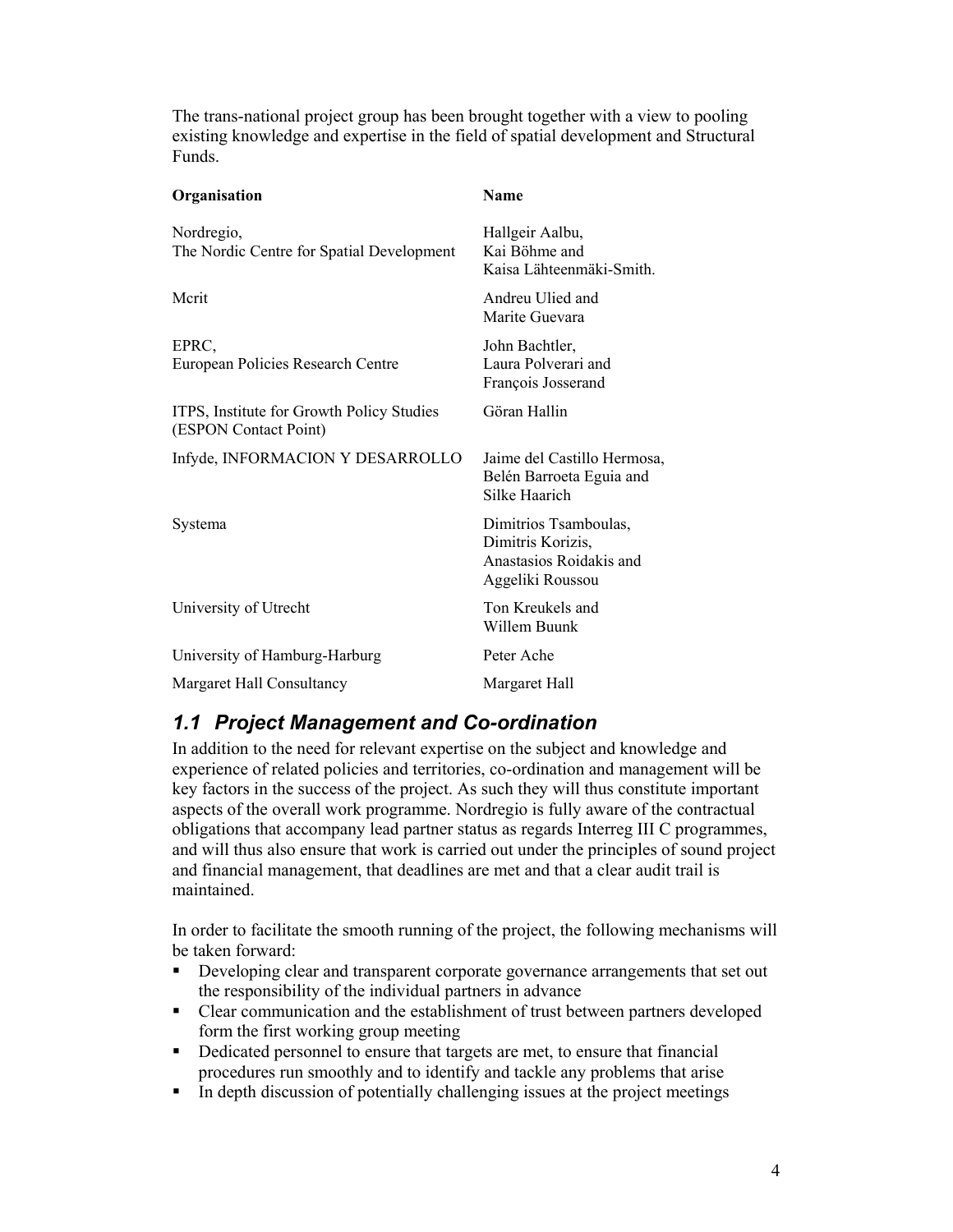### **1.1.1 Lead Partnership**

A dedicated management team will provide the lead for the project. This team will be formed by Nordregio and will work in co-operation with a core project team. To facilitate the smooth running of a project with such a wide geographical scope and a broad variety of tasks, a core management team representing the project partners will be established.

The core management team will be lead by the director of Nordregio, Hallgeir Aalbu, who will direct the research project and ensure overall quality control together with Göran Hallin of ITPS. In close co-operation with colleagues from Mcrit, EPRC and Nordregio, they will take a strategic view of project development and will ensure that each partner is able to contribute fully to the project.

Everyday co-ordination and management will be taken forward by Kai Böhme, Nordregio.

In general, the project will be developed on a partnership basis, with individual partners taking forward key aspects of the work programme. This process will be aided by regular working group meetings to discuss the issues raised by the research and to set targets for taking the project as a whole forward. For this purpose the members of the trans-national project group will adopt different roles:

#### **Core management team**

The core management team consist in Nordregio, Mcrit, EPRC and ITPS. **Tasks experts** 

| ss experts      |           |                                                  |             |                      |
|-----------------|-----------|--------------------------------------------------|-------------|----------------------|
|                 | <b>WP</b> | Task                                             | Lead        | <b>Main Partners</b> |
| 1               |           | Elaboration of Concepts and Methods for          | Nordregio   | Merit and EPRC       |
|                 |           | Measuring Territorial Impact                     |             |                      |
| 2               |           | Formulation of Hypothesis for the Assessment of  | <b>EPRC</b> | Nordregio and        |
|                 |           | the Territorial Impact of the Structural Funds   |             | territorial experts  |
| 3               |           | Reference Framework for the Analysis: European   | Merit       | M. Hall              |
|                 |           | Spatial Development and Territorial Cohesion in  |             |                      |
|                 |           | the 21 <sup>st</sup> Century                     |             |                      |
| 4               |           | Geography of Structural Funds Investments (1994- | Infyde      | Territorial          |
|                 |           | 99): Spending and Output by Region               |             | experts              |
| 5               |           | Comparative Analysis of National Systems         | <b>EPRC</b> | Territorial          |
|                 |           | Affecting the Structural Funds                   |             | experts              |
| 6               |           | The Influence of the Structural Funds on         | Merit       | Nordregio            |
|                 |           | Territorial Cohesion and Specialisation          |             |                      |
| $7\phantom{.0}$ |           | The Impact of the Interreg Community Initiative  | EPRC        | Nordregio            |
|                 |           | on Spatial Integration                           |             |                      |
| 8               |           | Final Analysis: The Territorial Dimension of the | Nordregio   | All                  |
|                 |           | <b>Structural Funds</b>                          |             |                      |
| 9               |           | Development of Policy Recommendations            | <b>ITPS</b> | Nodregio, EPRC       |
|                 | 10        | Information Sharing and Overall Co-ordination    | Nordregio   |                      |

Although the different partners are in some cases responsible for the work packages set out elsewhere in this document, Nordregio will still have a key role in ensuring that the work is completed on time and that proper coordination occurs with the other aspects of the work programme.

#### **Territorial experts**

As the project concentrates on the Structural Funds, it is assumed that the projects covers, in the first instance the current EU 15, and thus that it will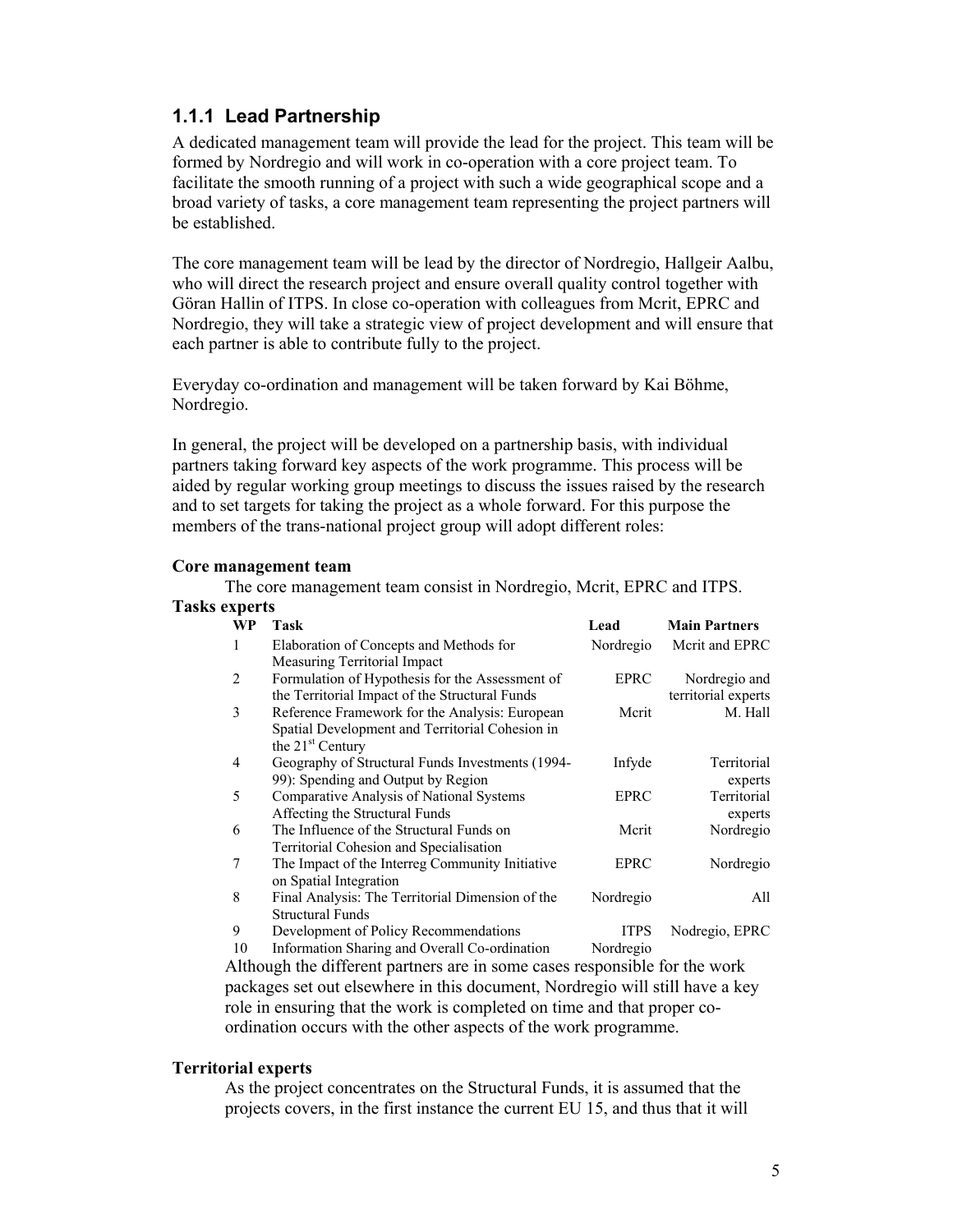only to a certain extend draw conclusions on accession and neighbouring countries (i.e. EU  $27 + 2$ ).

| <b>Territories</b>     | <b>Responsible partner</b>        |
|------------------------|-----------------------------------|
| Austria                | University of Hamburg-Harburg     |
| Belgium                | University of Utrecht and M. Hall |
| Denmark                | Nordregio                         |
| Finland                | Nordregio                         |
| France                 | <b>EPRC</b>                       |
| Germany                | University of Hamburg-Harburg     |
| Greece                 | Systema                           |
| Ireland                | <b>EPRC</b>                       |
| Italy                  | <b>EPRC</b>                       |
| Luxembourg             | M Hall                            |
| Netherlands            | University of Utrecht             |
| Portugal               | Infyde                            |
| Spain                  | Infyde                            |
| Sweden                 | Nordregio                         |
| UK                     | <b>EPRC</b>                       |
|                        |                                   |
| Candidate and          | Nordregio, EPRC, Systema          |
| neighbouring countries |                                   |

In addition, a wider group of representatives from institutions dealing with the most relevant ESPON projects with the candidate and neighbouring countries will be consulted through the utilisation of virtual networks. We would be happy to discuss the option of hosting a dissemination and consultation seminar in connection with the delivery of the third interim report in August 2004. At the present time however such an event has not yet been costed.

### **1.1.2 Liaison within the wider context of ESPON**

The team will co-ordinate closely with other research projects within the ESPON programme in order to be able to cross-reference and share knowledge and data as it emerges. The aim, as stated within the Terms of Reference, will be to prepare common ground for the investigation of the effect of sector policies on the spatial structure of Europe. ITPS as the National Contact Point will have a key role to play in this area. As stated above, we will also feed policy recommendation and findings into other ESPON projects. We envisage that this will be particularly useful as regards the horizontal measures under Priority 3. In this respect Nordregio and Mcrit, both of whom are members of the trans-national project group carrying out ESPON 3.1, will have key roles to play.

### *1.2 Geographical Representation*

The team has been specifically chosen to provide good coverage of all 15 EU Member States as regards both the language skills of the individual researchers concerned and previous work experience as regards each European country concerned. Indeed, most of the participating institutes have staff from different European countries, as well as staff members with work experience from more than one country. Should any gaps emerge in our coverage however we will seek to incorporate other partners through our existing network of expert throughout Europe. Our experience and language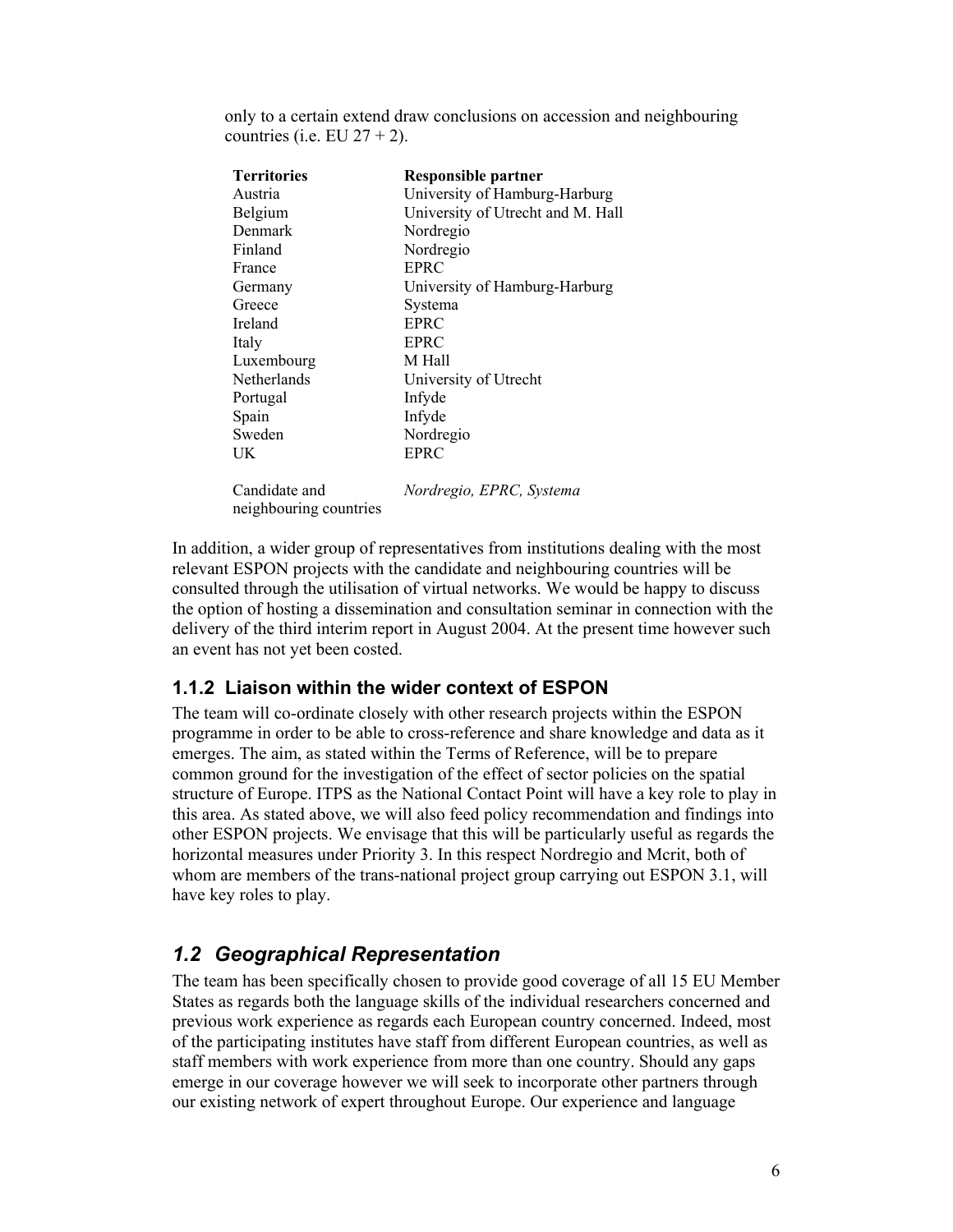competences mean that we will also be able to effectively incorporate the views and experiences of the candidate and neighbouring countries.

| Nordregio, Stockholm          | Nordic Countries: Denmark, Finland, Sweden |
|-------------------------------|--------------------------------------------|
| Mcrit, Barcelona              | (Spain)                                    |
| EPRC, Glasgow                 | UK, Ireland, France, Italy                 |
| ITPS, Stockholm               | (Sweden)                                   |
| M. Hall, Luxembourg           | Luxemburg, (Belgium)                       |
| INFYDE, Las Arenas - Vizcaya  | Spain, Portugal                            |
| Systema, Athens               | Greece                                     |
| University of Utrecht         | The Netherlands, Belgium                   |
| University of Hamburg-Harburg | Germany, Austria                           |

All partners speak English, which will enable research and reporting to be carried out in this common language.

While the research team's experience within the EU as a whole is set out elsewhere in this proposal, it is worth noting here that the team has considerable research experience in relation to working with the candidate and neighbouring countries, something that will be relevant to the ESPON research action.

## **2 Information Regarding Conditions of Exclusion**

Annex 1 includes information on the legal constitution and financial statements for the lead partner. Annexes  $2 - 4$  include statements and declaration on financial capacity, legal status and absence of conflicts of interest for the tenderer and each of the sub-contractors.

There are thus no legal or financial reasons for exclusion form this tender as far as the team is aware.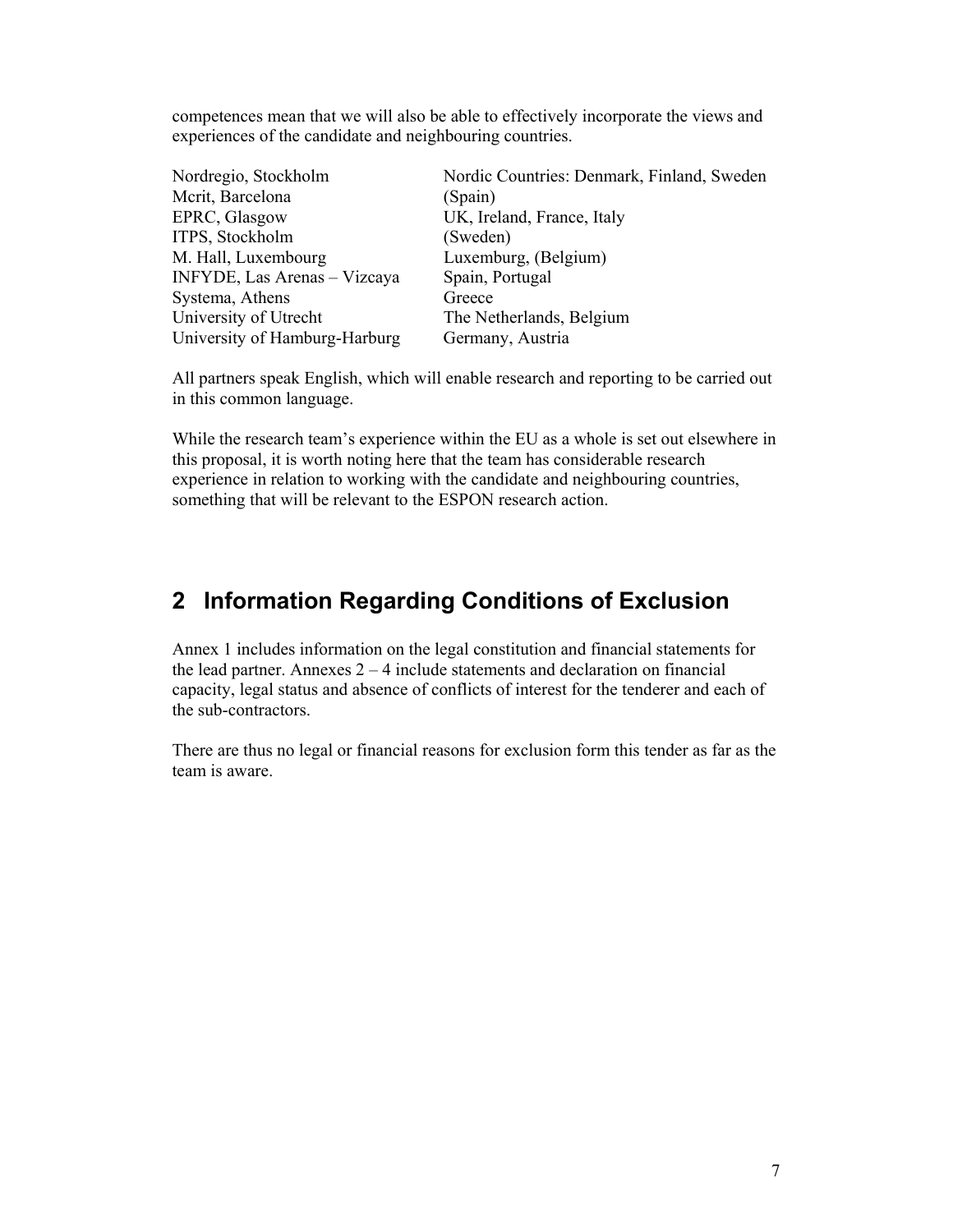# **5 Proposal of Services**

This section will outline the approach adopted as regards the ESPON project 2.2.1. Before discussing the single working packages, we would like to highlight some issues regarding the award criteria.

### *5.1 Meeting the award criteria*

To facilitate the location of information provided in this proposal against the requirements of Point 14 of the Call for Tender we will set out a description below.

Research knowledge in the field is demonstrated in a previous section of this document. We are fortunate to be able to call upon the services of a network of experts that have a considerable expertise in the field. We hope that we have clearly demonstrated our extensive experience of the various fields of regional policy, European spatial development policy and territorial trends in the context of the Community and of the candidate countries. All those involved also have extensive experience of working as a part of trans-national research and consultancy projects. Both Nordregio itself and the other partners have long experience of working with, and managing, similar services across the Union.

Research experience within the terms of reference is also described previously. Again we are pleased to be able to provide a team that has extensive experience of the particular aspects of the terms of reference. We are indeed fortunate to be able to draw upon the experience of experts that have been closely involved in European spatial planning for a number of years, and have experience of dealing with the Structural Funds for perhaps even longer. Many of the texts referenced as potential (existing) access points have been led by, or have involved contributions from, members of this project team.

We briefly described the policy context in a previous part of this document. The combination of the notions of economic, social and territorial cohesion is a further element in this approach which means that one cannot look at territorial entities in isolation but rather one must also consider their role in regional, national and European (or global) space. Exploring the implications of how to address the specific territorial challenges in the policies is an important feature of the project. This is further elaborated in Work Packages 1 and 2. Based on first meta-evaluations Working Package 2 will enable us to formulate a working hypothesis. This hypothesis will then be contested in Working Packages  $3 - 7$ .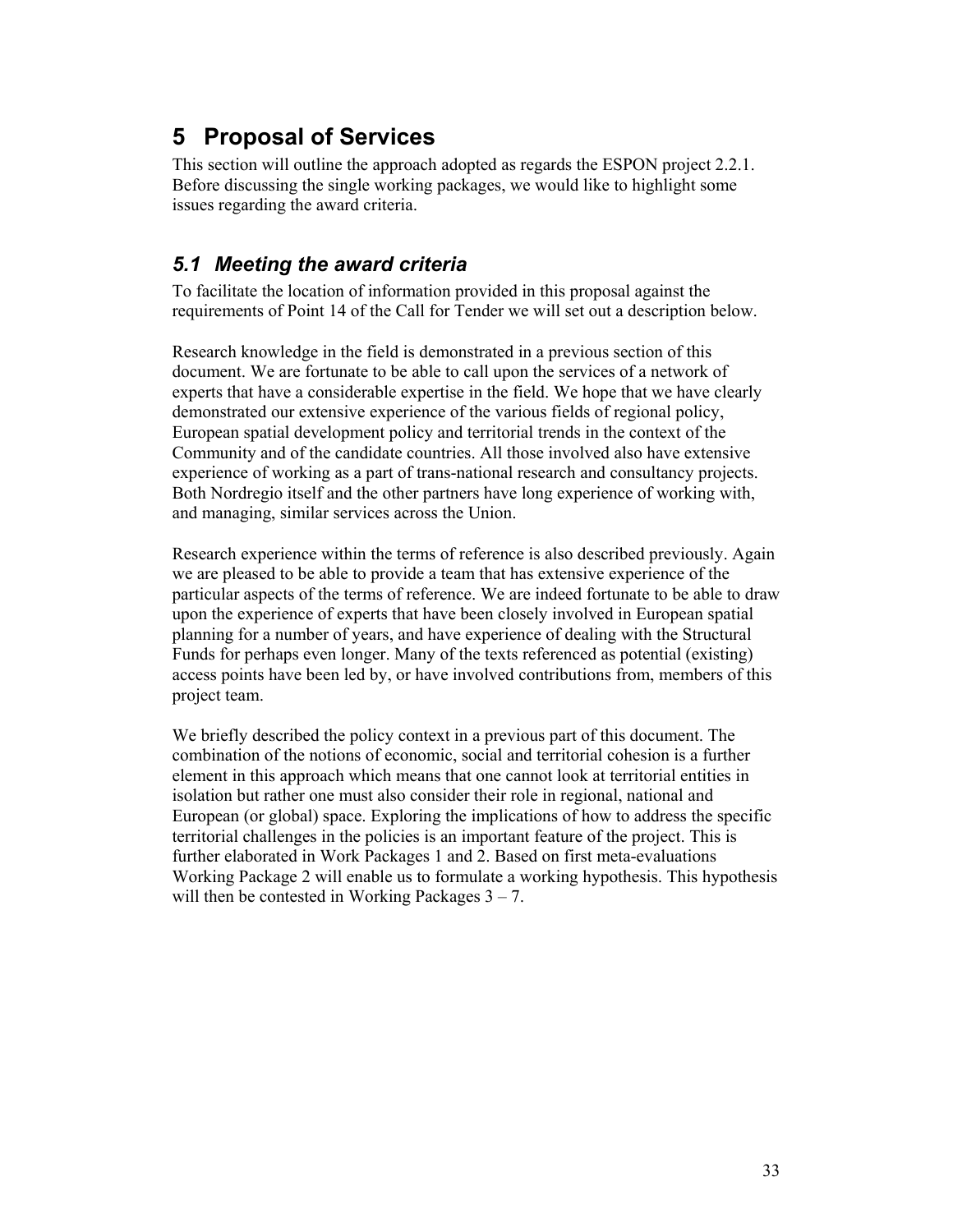

The territorial impact assessment of the Structural Funds will be approached from three directions:

#### **Territorial Development**

Working Packages 3 and 4 deal mainly with analysing developments occurring on European territory at the lowest level possible, where ongoing spatial development will be mapped, and the investments of Structural Funds. The study team wishes to work closely with European statistical agencies as well as with the relevant national bodies. The range of available indicators is substantial, although most suffer from one or more failings when considered for application to a trans-European study. Key indicators will be collected at a European level (EU, neighbouring and candidate countries).

#### **Governance and Policy Development**

Working Package 5 will partly draw upon the work carried out under Working Package 2, which address the policy dimension. This comprises the governance of Structural Funds in the various countries as well as their conformity to national policies. The aim is to identify a set of potential typologies for spatial policies. Another aspect of this dimension is the influence of Interreg on the formation of trans-national macro-regions. This will be analysed in Working Package 7.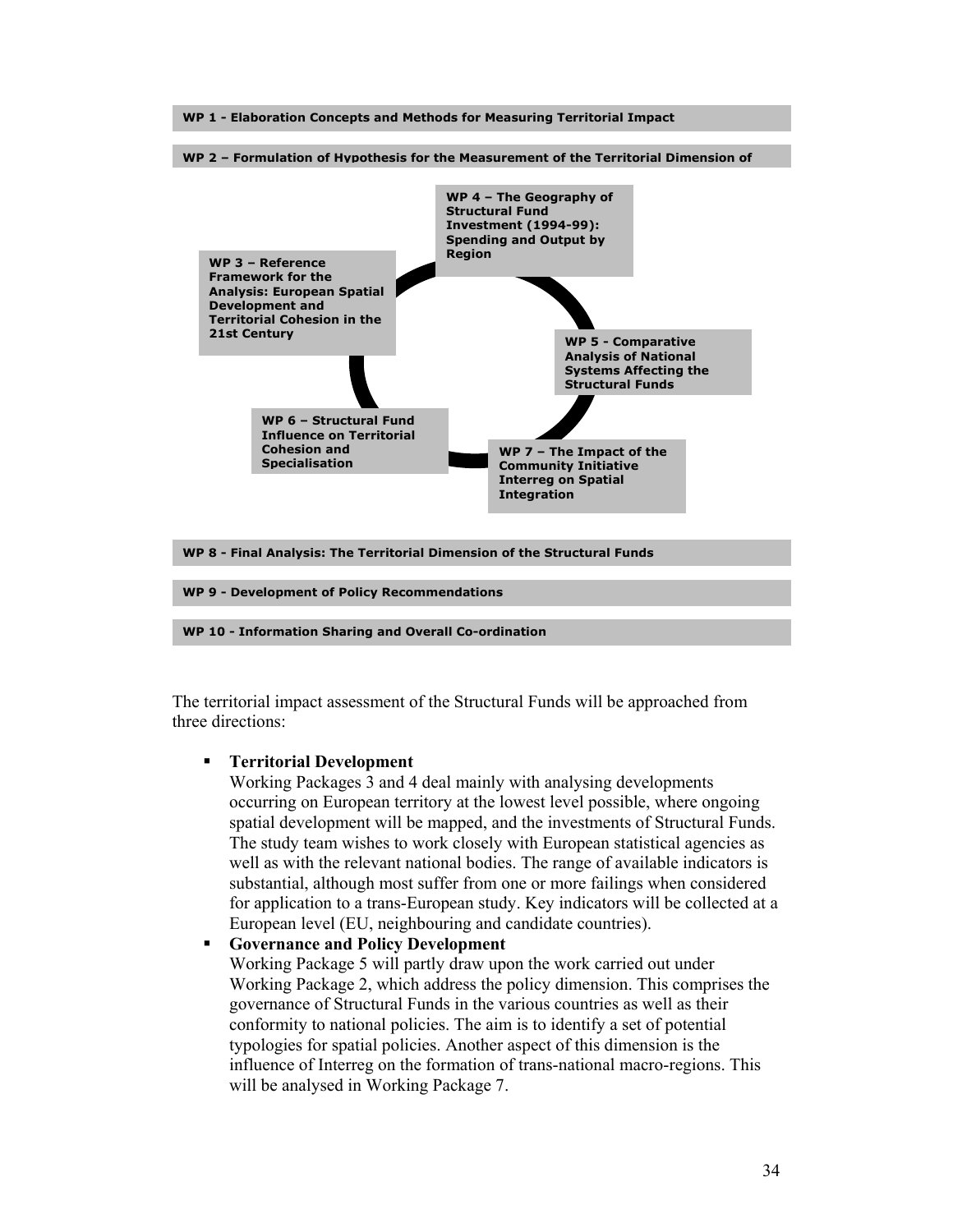#### **Causal Links**

Comparing actual spatial development to actual Structural Fund investment by region shows where development and investment coexist. However, it does not allow for conclusions on the causal links between them. In order to pin down the territorial effects of the Structural Funds, a number of hotspots and coldspots will be analysed with regard to their causal effects. This work will be carried out in Working Package 6. These efforts will result in a typology drawn up at the European level.

At various stages of the project data collection will be needed. The intention is to collect data at the lowest geographical level possible. For the overall European analysis we anticipate that this will predominantly take place at the NUTS III level. For the analysis of hotspots and coldspots however more detailed data will be needed.

Recommendations that could inspire policy development at Community, national and regional level are a function of all elements of the project. However, the nested analysis of hotspots and coldspots in Working Package 6 will provide a critical input into this process, as reflected in the resources dedicated to this particular element of the study. The project team is also open to wider inputs when developing recommendations, and we would be happy to discuss the option of hosting a dissemination and consultation seminar in connection with the delivery of the third interim report. We attach a significant level of importance to the proposed web-based communication tools for the development and testing of ideas. These approaches will enable ideas to be shared and critically appraised by external stakeholders (including policy makers and other ESPON researchers). In addition, the team has also developed a strong internal working process that will enable true partnership development and networking to occur rather than having researchers working essentially in isolation. In this we are able to build upon the experience of good practice developed through the SPESP process.

Interactions with other projects and with the Co-ordination Unit are also viewed as important inputs into the process as a whole. We have built in resources for promoting such activity through web-based communication techniques. We have however not costed a dissemination and discussion seminar, given the limited resources available to the project (and the high costs associated with paying the travel and subsistence costs of potential attendees). We would however be delighted to use one of the halfyearly ESPON symposiums for dissemination activities and discussions with members of the monitoring committee for such a purpose. We would welcome collaboration with projects and would be happy to attend relevant events on a reciprocal basis to the one that we have proposed. Equally, we would anticipate a close working relationship with the Co-ordination unit, facilitated by the NCP but not solely in their responsibility. We hope that the proposal for regular meetings will be considered favourably by the Co-ordination Unit. Unit members will be invited to all team events.

A list of tasks to be attended to is set out in the description of each Working Package and can also be found in chapter 6. The planned calendar of tasks follows chapter 6. It is here that the reader will find a clear statement of the days allocated to each of the proposed tasks. Financial resourcing can be identified in chapter 7.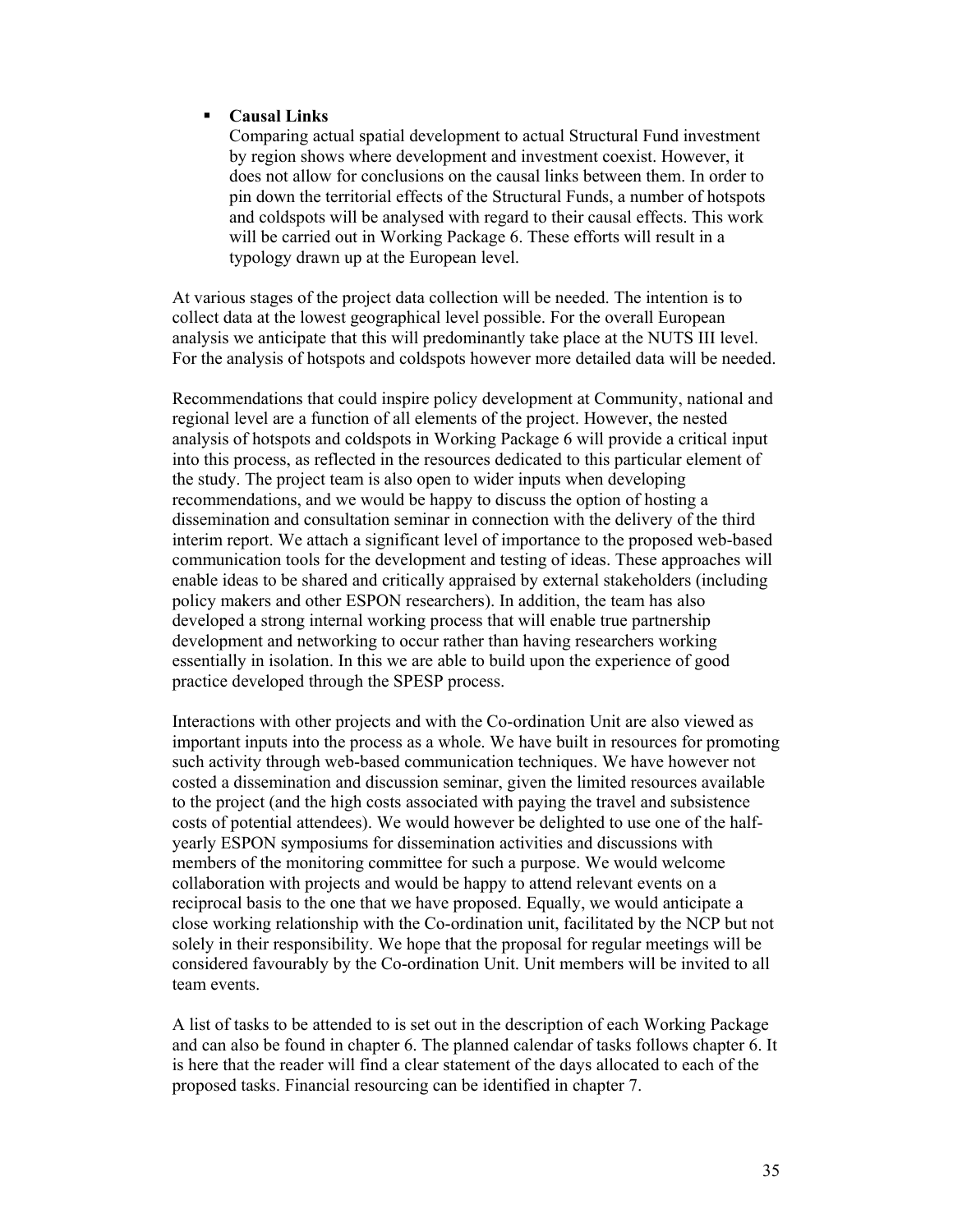The quality of the team is set out in chapter 3. We believe that the range of skills and experience reflected in the composition of the team is such as to be able to ensure a very positive result, with the ability to make an immediate start on the project owing to the level of existing knowledge in the topic area. All of the staff identified above are currently available to work on the study.

As outlined previously, the members of the trans-national project group take on different types of tasks. In part they will act as experts related to certain tasks and partly as territorial experts collecting data and information at the national and/or regional levels.

The experience of the team in international networking projects is also illustrated in chapter 3. This is a key consideration in a study of this nature and we believe that it would be hard to draw together a study team of greater experience in this subject area. In addition, many of the team have personal experience of working with their colleagues from the other companies and institutions involved in the study. This will also we think prove to be of significant benefit.

## *5.2 WP 1 – Elaboration of Concepts and Methods for Measuring Territorial Impact*

| Timescale:                                                                                                                     | Months $1 - 2$ of the project.                                                                                                                                                                                                                                                                                                             |                       |            |               |
|--------------------------------------------------------------------------------------------------------------------------------|--------------------------------------------------------------------------------------------------------------------------------------------------------------------------------------------------------------------------------------------------------------------------------------------------------------------------------------------|-----------------------|------------|---------------|
| <b>Deliveries:</b>                                                                                                             | Analysis of spatial policy concepts put forward in the ESDP and in the<br>1.<br>2 <sup>nd</sup> Cohesion Report, such as "territorial cohesion" and "balanced<br>development".<br>Method for Territorial Impact Assessment of EU policies.<br>2.<br>Set of indicators for measuring territorial effects and territorial<br>3.<br>cohesion. |                       |            |               |
| <b>Key tasks</b>                                                                                                               |                                                                                                                                                                                                                                                                                                                                            | <b>Key partners</b>   | No of days | <b>Months</b> |
| Review of spatial policy concepts forming the<br>overall framework for a territorial impact<br>assessment of European policies |                                                                                                                                                                                                                                                                                                                                            | Nordregio and<br>EPRC | 10         | $1 - 2$       |
| analysis                                                                                                                       | Development of a methodology of impact                                                                                                                                                                                                                                                                                                     | Nordregio             | 15         | $1 - 2$       |
|                                                                                                                                | Identification of indicators for measuring<br>territorial effects of Structural Funds                                                                                                                                                                                                                                                      | Merit and<br>M. Hall  | 15         | 2             |

#### **Review of the concepts of territorial cohesion and balanced development**

The aim of territorial cohesion forms the overall framework for territorial impact assessments of European policies. Thus the first step of this exercise is to form a solid understanding of territorial cohesion as common ground for action. Relations to the other policy aims of EU cohesion policy (economic and social cohesion) and to the aims of European spatial policy will also be kept in focus. The policy guidelines laid down in the European Spatial Development Perspective (ESDP) "polycentric and balanced spatial development in the EU", "parity of access to infrastructure and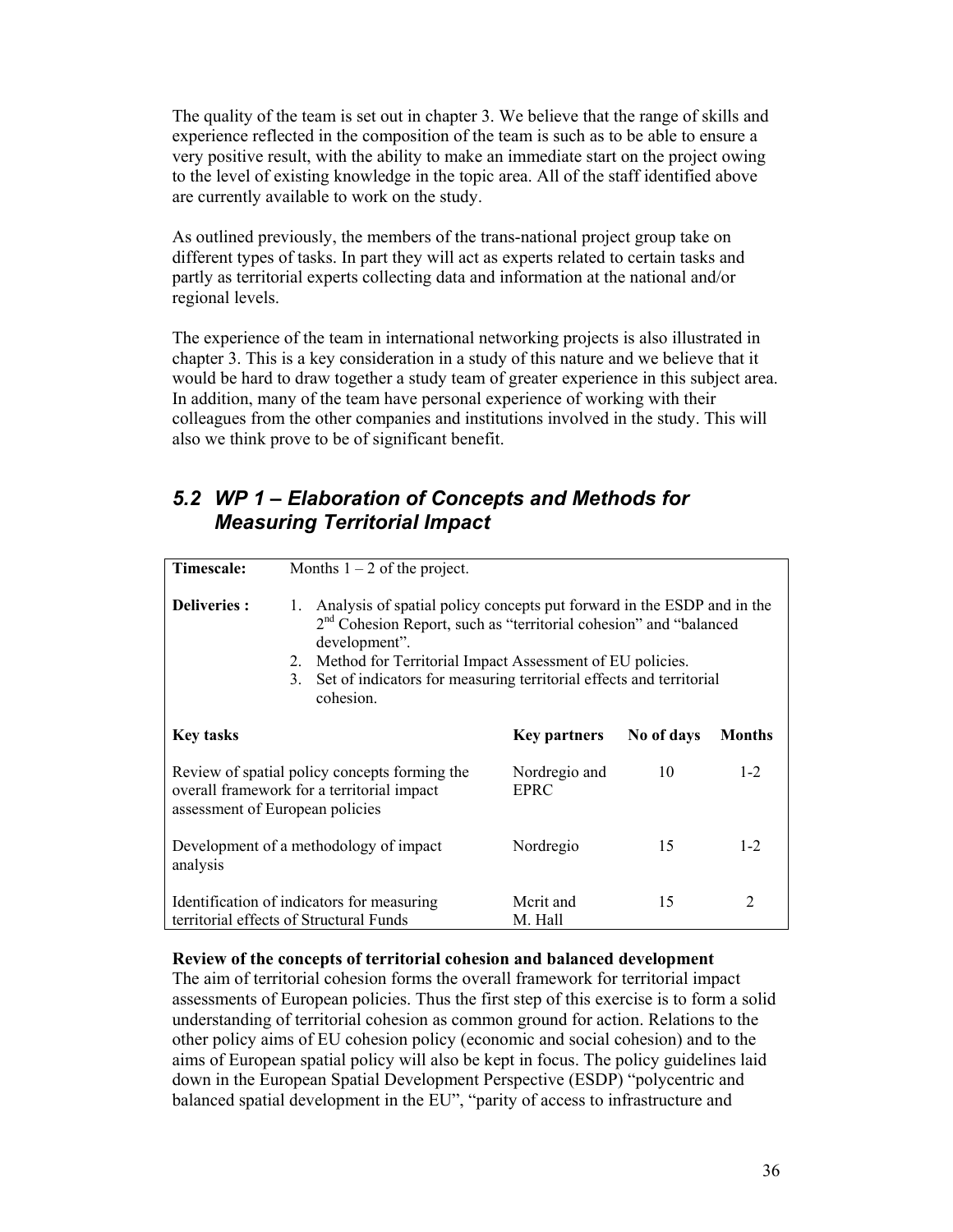knowledge" and "wise management of the natural and cultural heritage" will certainly also serve as points of departure. Issues highlighted in the second report on economic and social cohesion, such as the challenges posed by the existing centre-periphery model, the function of cities as growth engines, developments in rural areas, border regions and areas with specific geographical features will be important elements in the discussion.

#### **Definition of TIA of EU policies**

The concept of Territorial Impact Assessment (TIA) has been brought into the European debate as part of the process of co-operation as regards the European Spatial Development Perspective (ESDP). It was also particularly emphasised in the ESDP Action Programme agreed upon at the Tampere Meeting in 1999. To date however TIA has neither been defined nor carried out at European level.

There are however some European countries that have a tradition of spatial impact assessment e.g. Austria and Germany (Raumverträglichkeitsprüfung). One distinct difference between such existing national models however and the TIA as discussed at the European level is that national experience and tradition focus on the territorial effects of projects, whereas the European debate addresses the territorial effects of policies. Therefore it will be necessary to define and develop an understanding of TIA for policies at the European level.

We can also find some experience, and related exercises, of approaches to the spatial impact assessment of policies in the Netherlands and in Norway. These may also serve as source of inspiration. As the Structural Funds are grounded in national systems, national approaches for assessing territorial effects are natural points of departure. In any case, existing experience illustrates the broad range of challenges that TIAs of policies face, such as e.g. policies that do not address territorial effects often have more influence on spatial development than policies tailor- made for influencing spatial development.

It is also possible to build upon the methodological approach developed by the ESPON Action 2.2.3 on the effects of the Structural Funds in urban areas. However, the concept of the TIA of polices is new, as regards the European scale, and it thus needs to be defined.

#### **Identification of indicators of measuring territorial effects and cohesion**

Based on the review of the concept of territorial cohesion and the approach to indicators for the assessment of territorial development with respect to the policy aim of territorial cohesion, various sets of indicators will be discussed. The aim is to identify those indicators with which it will be possible to assess territorial development in the light of the policy aim of territorial cohesion. Collaboration with other ESPON projects will be crucial during this phase.

So far as we can see, it is to be expected that this project will face the same challenges as the other ESPON project as regards the existence of comparable data available at the European level. Therefore, we see three types of indicators/data that can be used. Firstly, there is the "standard set" of indicators referring to those that are harmonised and available Europe wide. Such indicators will also be used by other ESPON projects. Secondly, there are specific indicators related to the Structural Funds where Europe wide data will be collected from national sources. This involves especially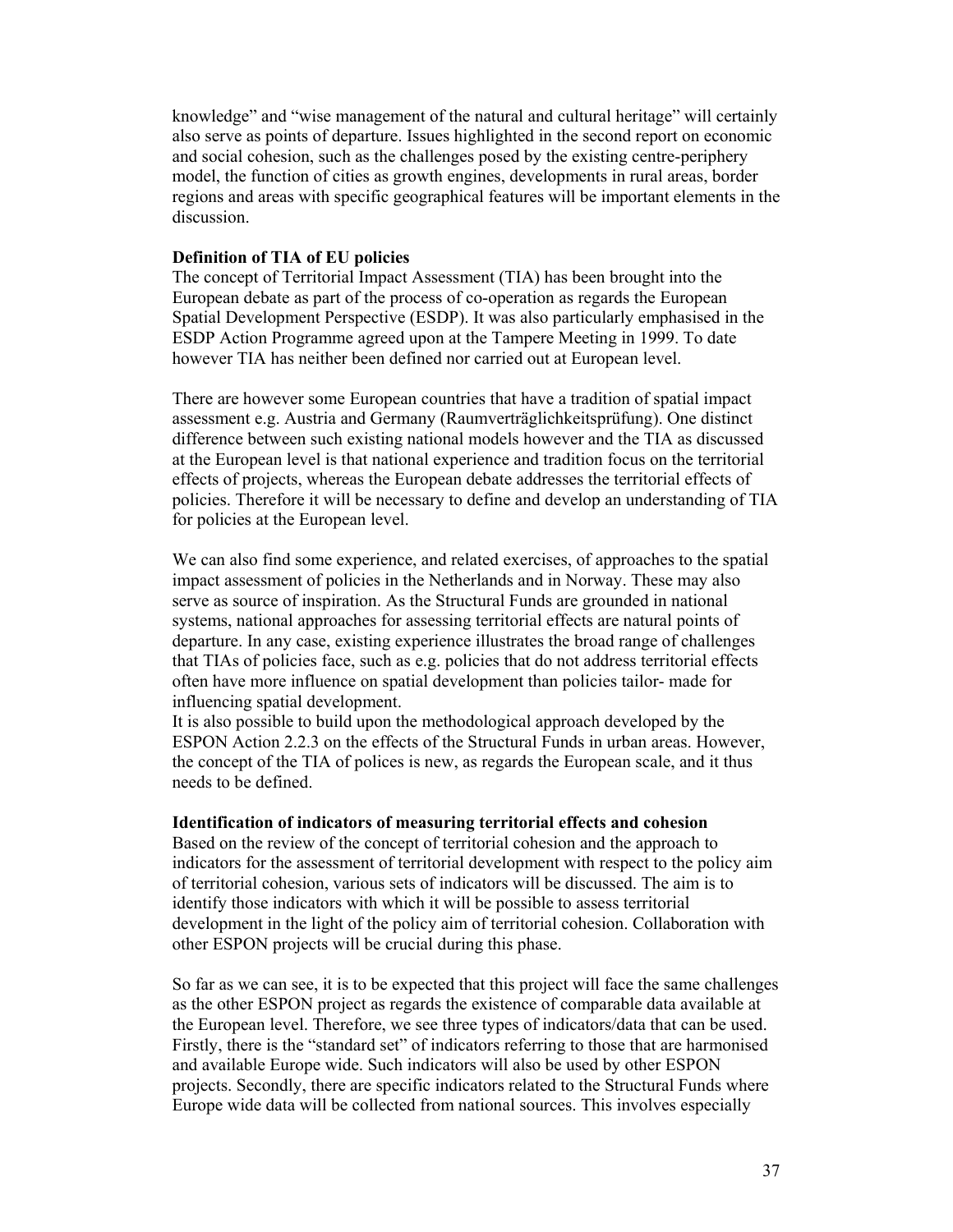data on the amount of Structural Funds spending and the dominating type of investments by regions. Thirdly, there are indicators dealing with more detailed data that will only be collected for certain areas. This involves especially information which can illustrate correlations between Structural Fund spending in a region and the spatial development of that region.

## *5.3 WP 2 – Formulation of Hypothesis for the Assessment of the Territorial Impact of the Structural Funds*

| <b>Timescale:</b>                                                                                                                                                                 | Months $2 - 7$ of the project.                                                                                                                                                                                                                                                                                                                                                                                                                          |                                    |            |               |
|-----------------------------------------------------------------------------------------------------------------------------------------------------------------------------------|---------------------------------------------------------------------------------------------------------------------------------------------------------------------------------------------------------------------------------------------------------------------------------------------------------------------------------------------------------------------------------------------------------------------------------------------------------|------------------------------------|------------|---------------|
| <b>Deliveries:</b>                                                                                                                                                                | $1_{-}$<br>Meta evaluation of the Structural Funds 1994-99 as regards their spatial<br>effects<br>Analysis of the Structural Fund programmes in terms of policies,<br>$2_{-}$<br>polities and processes as they relate to spatial policies<br>Meta evaluation of the Structural Funds 2000-06 as regards their spatial<br>$\mathcal{E}$<br>dimension<br>Hypotheses for the Assessment of the Territorial Impact of the<br>4.<br><b>Structural Funds</b> |                                    |            |               |
| <b>Key tasks</b>                                                                                                                                                                  |                                                                                                                                                                                                                                                                                                                                                                                                                                                         | <b>Key partners</b>                | No of days | <b>Months</b> |
| Second level assessment of the territorial<br>implications of past Structural Fund programmes -<br>meta-analysis of the Structural Fund 1994-99<br>programmes' evaluation reports |                                                                                                                                                                                                                                                                                                                                                                                                                                                         | EPRC and<br>territorial<br>experts | 30         | $2 - 6$       |
| Review of current Structural Fund programmes in<br>terms of policies, polities and processes as they<br>relate to spatial policies                                                |                                                                                                                                                                                                                                                                                                                                                                                                                                                         | EPRC and<br>territorial<br>experts | 70         | $2 - 6$       |
| Mapping exercise of current Structural Fund<br>intervention types and assessment of their likely<br>effect on territorial balances and polycentrism                               |                                                                                                                                                                                                                                                                                                                                                                                                                                                         | EPRC and<br>Nordregio              | 25         | $2 - 6$       |
| Formulation of working hypotheses on the spatial<br>effects of past and present Structural Fund<br>programmes.                                                                    |                                                                                                                                                                                                                                                                                                                                                                                                                                                         | ERPC and<br>Nordregio              | 15         | $6 - 7$       |

The research undertaken as part of this Working Package will aim at understanding the content and implementation of past and present Structural Fund programmes, in order to assess the spatial implications of past Structural Fund policies and the potential for current Structural Fund programmes to improve the Union's territorial cohesion. The analyses undertaken as part of this WP will be predominantly qualitative and will be supplemented and integrated by the quantitative analysis undertaken in WP4.

#### **Assessment of past Structural Fund (and Cohesion) programmes – metaevaluation of Structural Fund evaluation reports on the 1994-99 programmes**

Evaluation reports which will be provided by the Commission on past Structural Fund programmes will be reviewed in order to assess the extent to which: (a) evaluation reports include spatial themes and with what view and methodology, and (b) whether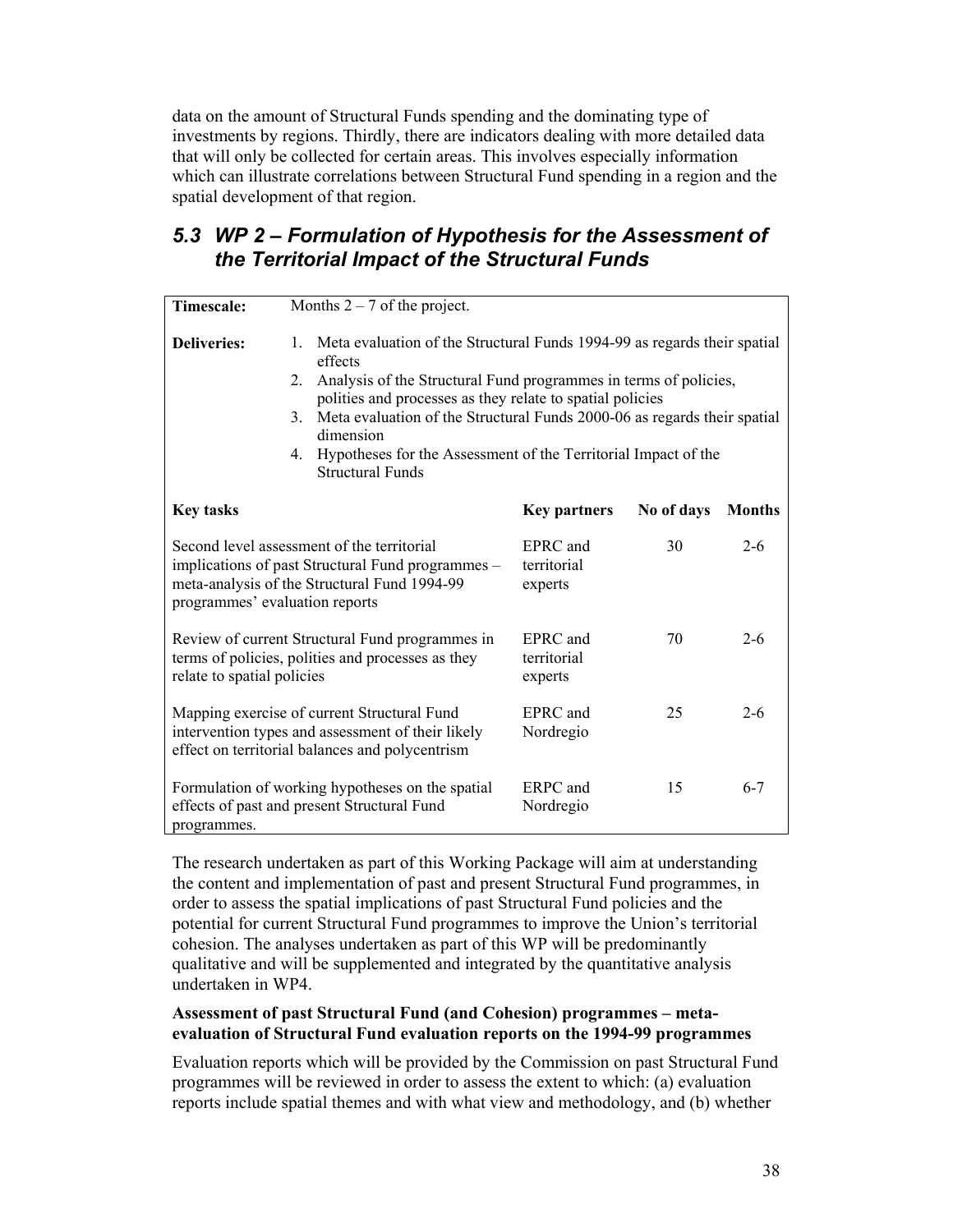the Structural Fund interventions implemented in the past programming period have delivered, and are delivering, relevant spatial impacts in terms of more balanced territorial development and polycentrism as advocated by the European Spatial Development Perspective. In particular, 12 European reports and 32 national subreports will be reviewed, accordingly to the project's work-plan and the timescale to which the evaluation reports will be made available to the research team:

**Objective 1** – EU report plus national sub-reports (available 2002) **Objective 2** – EU report plus national sub-reports (available 2002) **Objective 3** – EU report (available end 2003) **Objective 4** – EU report (available end 2003) **Objective 5a** – EU report (available summer 2003) **Objective 5b** – EU report (available end 2003) **Objective 6** – EU report plus national sub-reports (available 2002) **Community Initiative Adapt** – EU report (available end 2003) **Community Initiative Employment** – EU report (available end 2003) **Community Initiative Urban** – EU report (available end 2003) **Community Initiative Leader II** – EU report (available end 2003) **Community Initiative Interreg** – EU report (available ?).

Relevant evaluation reports other than those listed above, identified in cooperation with the ESPON Managing Authority and made available to the research team in due course to feed into the project's timescale, may also be reviewed.

A focused review of these evaluation reports will allow the research team to build a first impression on what kind of spatial effects Structural Funds Programmes from the last programming period are delivering. The research team does not expect this metaevaluation to provide solid answers on the programmes' territorial effects; the objective of territorial cohesion, as a component of economic and social cohesion, has only recently been introduced more explicitly onto the Structural Fund policy agenda. As such, the spatial implications are likely to be only marginal as regards the 1994-99 mainstreamed programmes, and in all probability their evaluations will be also. However, the research team anticipates that this meta-evaluation will provide a first qualitative insight into the programmes' effects on different types of territories, and that this will be usefully matched with the more quantitative information elaborated under WP 4, while also supporting the formulation of preliminary working hypotheses on the territorial implications of Structural Fund programmes.

#### **Review of current Structural Fund programmes in terms of policies, polities and processes as they relate to spatial policies**

Despite the common overarching framework represented by European regulations and guidelines, Structural Fund design, management and delivery varies significantly across countries because of their different institutional, social and economic development frameworks and cultures. This may have an impact on the ability of Structural Fund programmes in different countries to meet spatial targets, both as a direct or an indirect objective of policies formulated and implemented. The research team will carry out a review across the Member States of the contents and strategies (*policies*) of Structural Fund programmes in the current programming period (2000- 06); of the institutional and managerial organisation of Structural Fund programming and implementation (*polity*); and, on the processes (*politics*) through which Structural Fund programmes are delivered. This analysis will focus particularly on current programmes with the aim of highlighting their spatial dimensions as they relate to all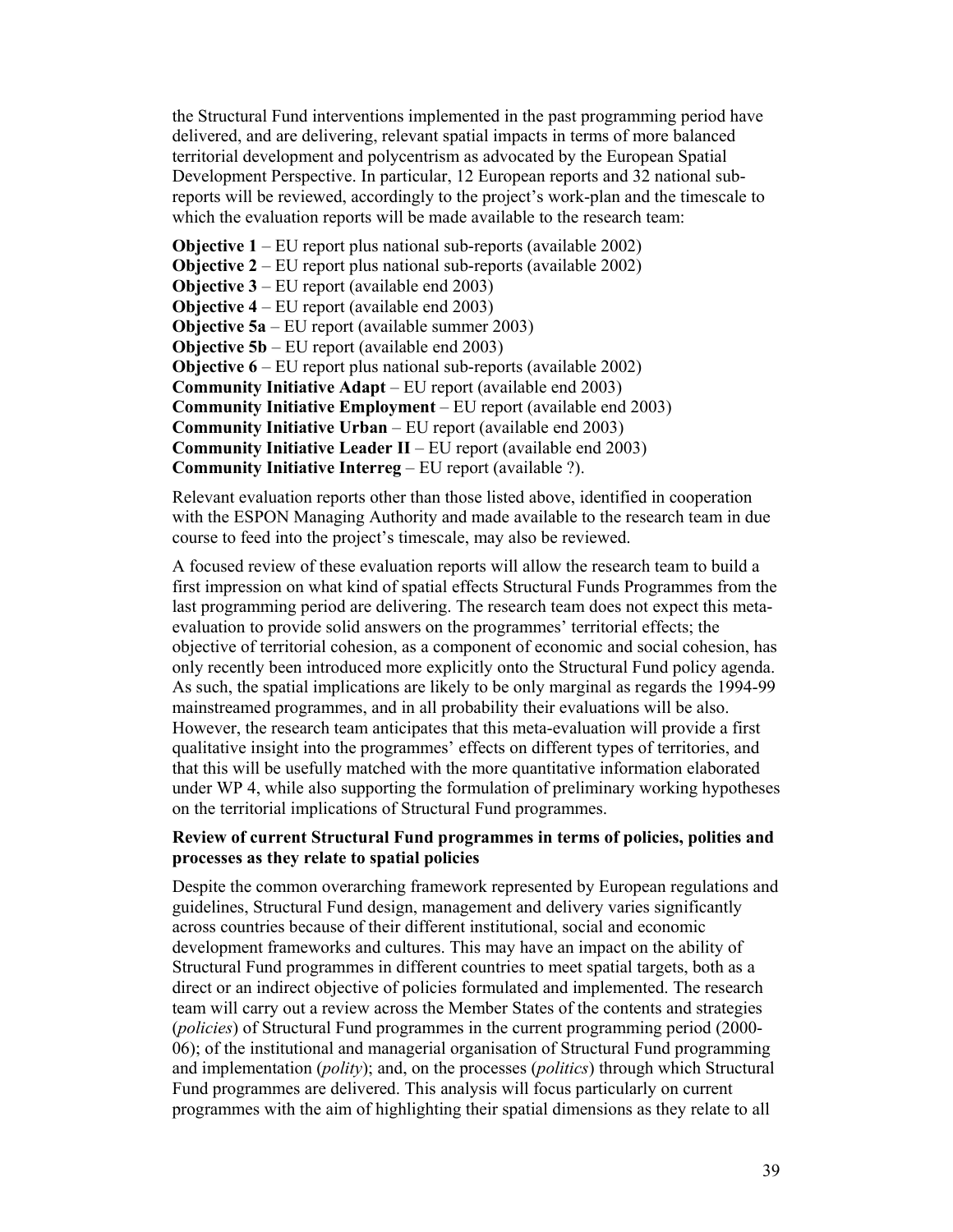three of the aspects mentioned above. Relevant considerations on the chronological evolution of policies and management practice may also be drawn to highlight the relevance that changes over time in Structural Fund implementation have on their potential for delivering territorial cohesion.

The European Policies Research Centre has undertaken extensive research in the field of Structural Fund management and implementation and has on-going contacts with Managing Authorities and national coordination administrations in almost all current Member States. Among others, EPRC coordinates a network of Objective 1 and 2 regions in Europe, for which it undertakes on-going research, and has claim therefore to in -depth knowledge of the Structural Fund policies and management systems operating in EU countries. Research for this section of WP2 will be predominantly desk-based; however, targeted interviews may also be carried out with national and/or regional policy makers, European Commission officers, or national experts to complement secondary sources when these prove unsuited to the drawing out of the necessary considerations.

#### **Mapping of current Structural Fund intervention types and assessment of their likely effect on territorial balances and polycentrism**

The European Policies Research Centre and Nordregio have recently completed an analysis of the spatial and urban implications of 2000-06 Objective 1 and 2 programmes for  $DG$  Regio.<sup>2</sup> The results of this research show that, albeit often coincidentally, current Objective 1 and 2 programmes are consistent with the objective of territorially balanced development and cohesion advocated by the ESDP.

On the basis of the results of the above -mentioned studies and the preparatory research undertaken in this context, the research team will conduct a mapping exercise on current Structural Fund programmes with the aim of categorising intervention types according to their likely effects on territorial cohesion. The exercise will map 2000-06 programmes, priorities and measures against a list of territorial cohesion targets, as identified in WP1. Such a mapping exercise will cover the programmes' aims and objectives; target areas (by socio-economic characteristics and spatial strengths and weaknesses); intermediary organisations involved in programme management and delivery; and beneficiary groups.

#### **Formulation of working hypotheses regarding the spatial effects of Structural Fund programmes**

Bringing together the results of the meta-evaluation of past programmes, the discussion of *policy, polity* and *politics* of the Structural Funds, and the mapping exercise on the territorial implications of current Structural Fund programmes a first assessment of the Structural Fund programmes' spatial effects will be drawn up. This will relate to both past and present programmes. This first assessment, of a purely qualitative nature, will support the formulation of working hypotheses which will be tested in the subsequent phases of the research and the selection of cases study examples of interventions with particularly significant spatial implications.

 $\overline{\phantom{a}}$ 

<sup>2</sup> European Policies Research Centre, University of Strathclyde and Nordregio (2002) *The Spatial and Urban Dimensions in the 2000-06 Objective 1 Programmes*, Report to the European Commission DG Regio, by Polverari, L and Rooney M, L with McMaster, I, Raines, P and Bachtler, J (EPRC) and Böhme, K and Mariussen, Å (Nordregio); and European Policies Research Centre, University of Strathclyde and Nordregio (2002) *The Spatial and Urban Dimensions in the 2000-06 Objective 2 Programmes*, Report to the European Commission by Rooney, M, L and Polverari, L with McMaster, I, Michie, Raynes, P, Taylor, S and Bachtler, J, March 2002.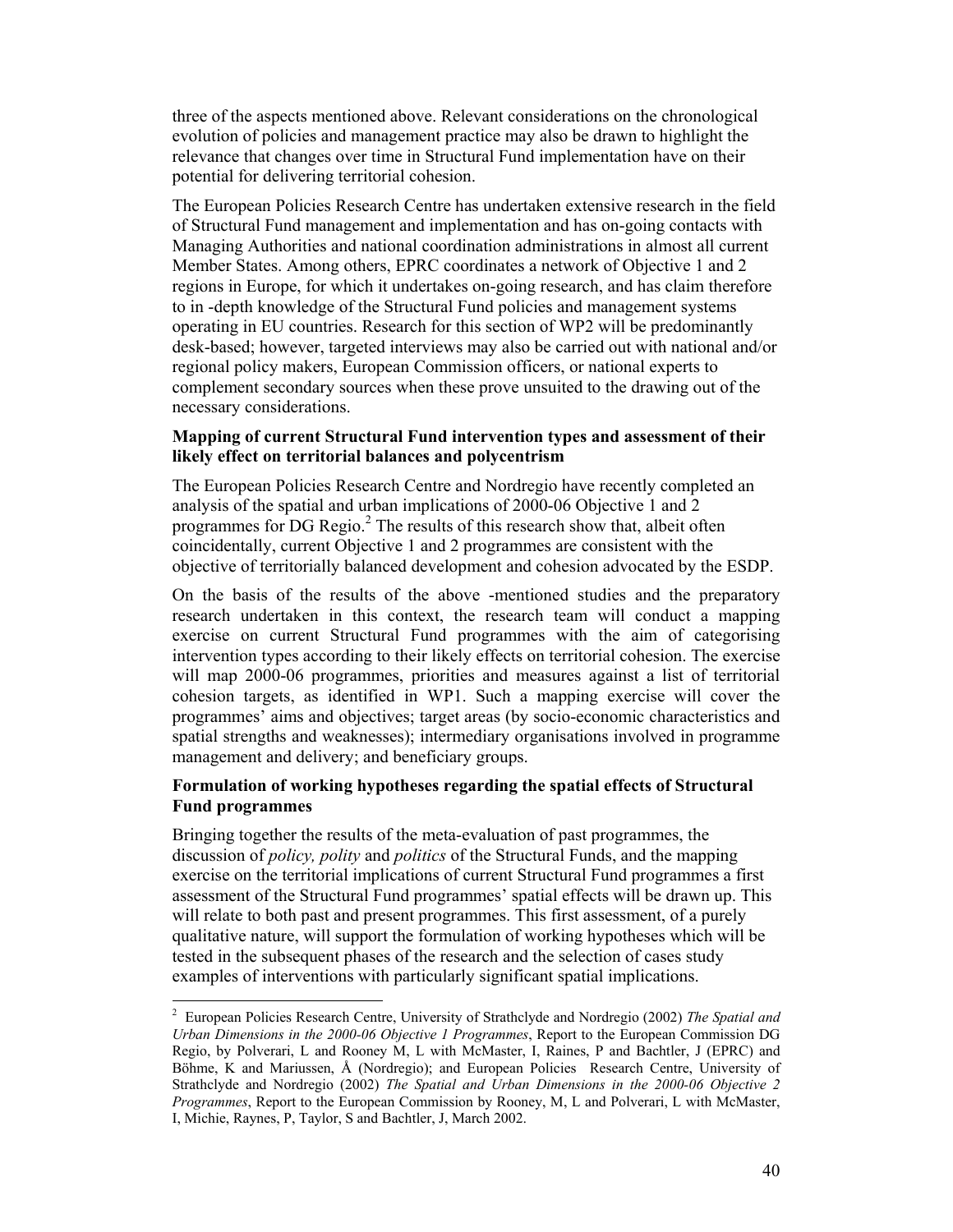### *5.4 WP 3 – Reference Framework for the Analysis: European Spatial Development and Territorial Cohesion in the 21st Century*

| Timescale:                                                                        | Months $2 - 7$ of the project.                                                                                                                                                                                      |                        |            |               |
|-----------------------------------------------------------------------------------|---------------------------------------------------------------------------------------------------------------------------------------------------------------------------------------------------------------------|------------------------|------------|---------------|
| <b>Deliveries:</b>                                                                | Set of indicators for analysing territorial cohesion at the European level<br>1.<br>Maps on trends in European spatial development<br>2.<br>Maps on spatial discontinuations at different geographical scales<br>3. |                        |            |               |
| <b>Key tasks</b>                                                                  |                                                                                                                                                                                                                     | <b>Key partners</b>    | No of days | <b>Months</b> |
| Fine tuning of indicators developed in WP 1                                       |                                                                                                                                                                                                                     | Merit and<br>M. Hall   | 10         | $2 - 3$       |
| Mapping of ongoing spatial development trends                                     |                                                                                                                                                                                                                     | Merit                  | 25         | $4 - 7$       |
| Mapping of territorial cohesion by using the<br>method of spatial discontinuities |                                                                                                                                                                                                                     | Merit and<br>Nordregio | 25         | $4 - 7$       |

#### **Fine tuning of data, indicators and scenarios relevant to the measurement of the impact of the Structural Funds**

Drawing on the work carried out under WP 1, the data and indicators will be fine tuned for carrying out spatial analysis. One of the main challenges is that spatial effects correspond neither to administrative boundaries nor to statistical geographical entities. The aim is to present the data at the NUTS III level, though in some cases it may even be more detailed than this. As the final output will be NUTS relevant, other preliminary or intermediate steps may have other spatial references and/or analysis.In order to be able to relate the analysis of spatial development to the implementation of the Structural Funds, time series will be chosen that reflect the time before the second Structural Funds period began, while others will reflect time after that period respectively.

#### **Diagnosis of ongoing trends in European territorial development**

In order to be able to describe the impact of the Structural Funds, it is necessary to map territorial development in Europe. Special attention will be paid to aspects such as population growth and population density, connectivity, accessibility and decongestions, GDP growth, social aspects, quality of life, environment and land use. Furthermore specific features such as the challenges posed by the existing centreperiphery model, the function of cities as growth engines, developments in rural areas, border regions and areas with specific geographical features will be important elements in the discussion. Accordingly the general challenge will be to identify indicators that suggest/describe what makes a region attractive, and based on these to set target measures or target compositions.

For this part of the project the link to the work of other ESPON projects will be important, especially as regards ESPON 1.1.1 and its work on the development of polycentricity, ESPON 1.1.2 and its work on the development of rural-urban relations and ESPON 1.2.1 and its work assessing the impact of the basic supply of transport infrastructure and services for territorial cohesion. Also links to ESPON 2.1.3 working on the territorial impact of the CAP and rural development policy and ESPON 2.2.3 on the territorial effects of the Structural Funds in urban areas will be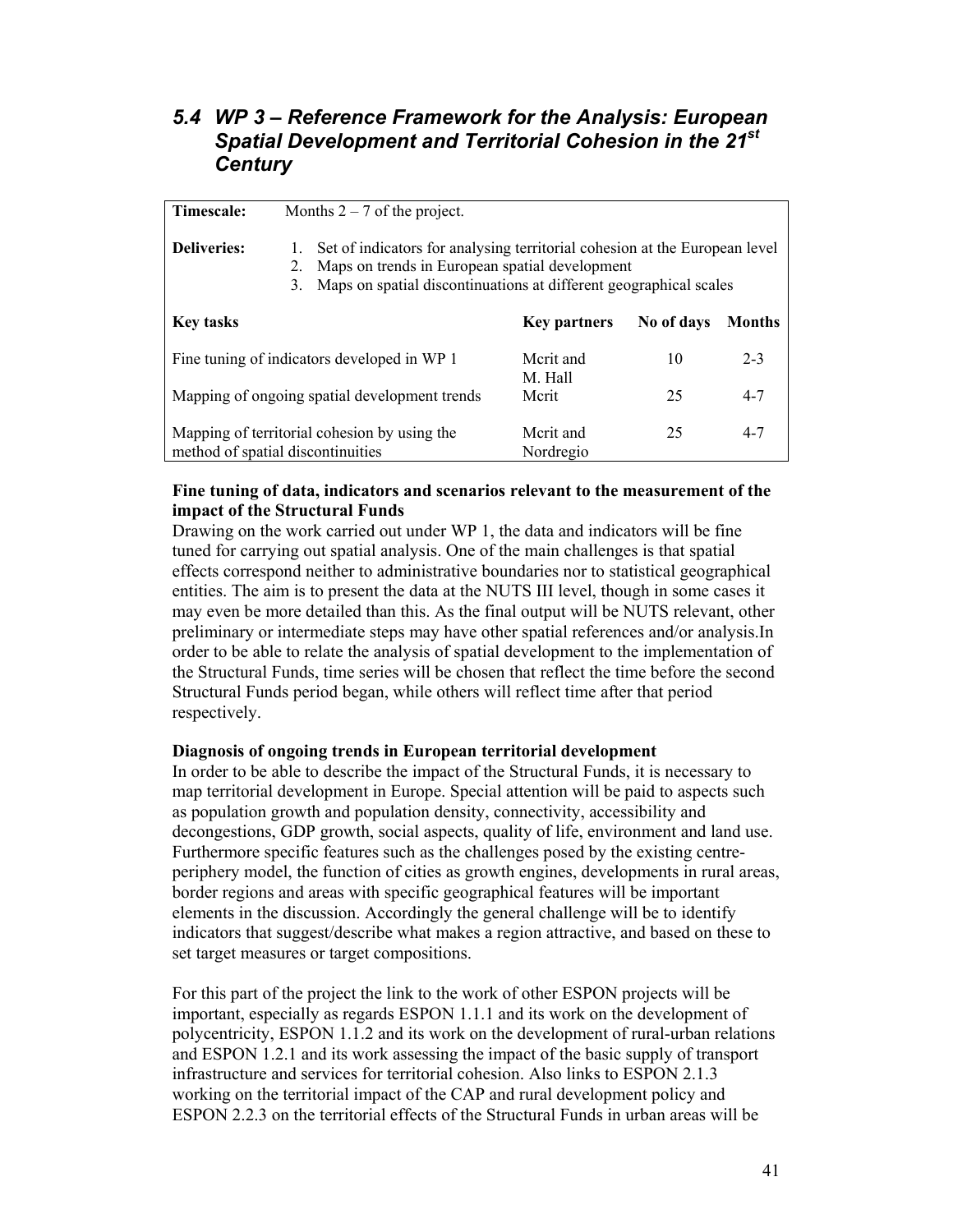necessary. Moreover, the close co-operation with those in the co-ordination project ESPON 3.1 will also be assured. The proposed trans-national project team involves partners participating in each of these ESPON projects to guarantee the permanent flow of information, a crucial element given the short working period available.

#### **Analysis of spatial discontinuities at different geographical scales**

Based on the work carried out under the Study Programme for European Spatial Planning (SPESP) spatial discontinuities will be analysed. Under the SPESP it has been shown that the convergence of the economic level of neighbouring regions has been much more significant across international boundaries than inside states themselves, while within states, regions and cities, economic divergence may also be higher than at aggregate European levels.

Building upon the method tested in the SPESP, under this ESPON action it will be possible to investigate spatial discontinuities for a broader set of indicators, i.e. aspects of territorial cohesion, and to enrich them when meaningful with detailed case-studies. Looking at spatial discontinuities before the implementation of the Structural Funds and in more recent times will help show in what areas discontinuities have become stronger or weaker, or in those that they have emerged or disappeared. In a later step (under WP 7) the change in spatial discontinuities will be compared to the geography of Structural Funds spending.

## *5.5 WP 4 – The Geography of Structural Fund Investment (1994-99): Spending and Output by Region*

| Timescale:                                                                                                                                                                                                                                                       | Months $3 - 11$ of the project.                                            |                                                                                                                                                                                                                                                                                            |            |               |
|------------------------------------------------------------------------------------------------------------------------------------------------------------------------------------------------------------------------------------------------------------------|----------------------------------------------------------------------------|--------------------------------------------------------------------------------------------------------------------------------------------------------------------------------------------------------------------------------------------------------------------------------------------|------------|---------------|
| <b>Deliveries:</b>                                                                                                                                                                                                                                               | 1.<br>level<br>2.<br>3.<br><b>III</b> level<br>4.<br><b>NUTS III level</b> | Data set on the spending of Structural Fund Investments at the regional<br>Map on Structural Funds Money Spent at the level of NUTS III regions<br>Map on the prevailing type of Structural Funds outcome at the NUTS<br>Map on the prevailing type of Structural Funds performance at the |            |               |
| <b>Key tasks</b>                                                                                                                                                                                                                                                 |                                                                            | <b>Key partners</b>                                                                                                                                                                                                                                                                        | No of days | <b>Months</b> |
| Assessing data availability as regards the spending<br>of Structural Funds Money at the NUTS III level,<br>i.e. providing and overview on national databases<br>and development of an approach for utilising other<br>sources                                    |                                                                            | Infyde and<br>Nordregio                                                                                                                                                                                                                                                                    | 10         | $3 - 7$       |
| Analysis of the spending of Structural Funds<br>Money at the NUTS III level, and processing of<br>this data according to various categories for<br>developing typologies of spending                                                                             |                                                                            | Infyde and<br>territorial<br>experts                                                                                                                                                                                                                                                       | 85         | $6 - 11$      |
| $6 - 11$<br>Analysis of the dominating character of Structural<br>Infyde and<br>55<br>Funds Investments at the NUTS III level, and<br>territorial<br>processing of this data according to various<br>experts<br>categories for developing typologies of outcomes |                                                                            |                                                                                                                                                                                                                                                                                            |            |               |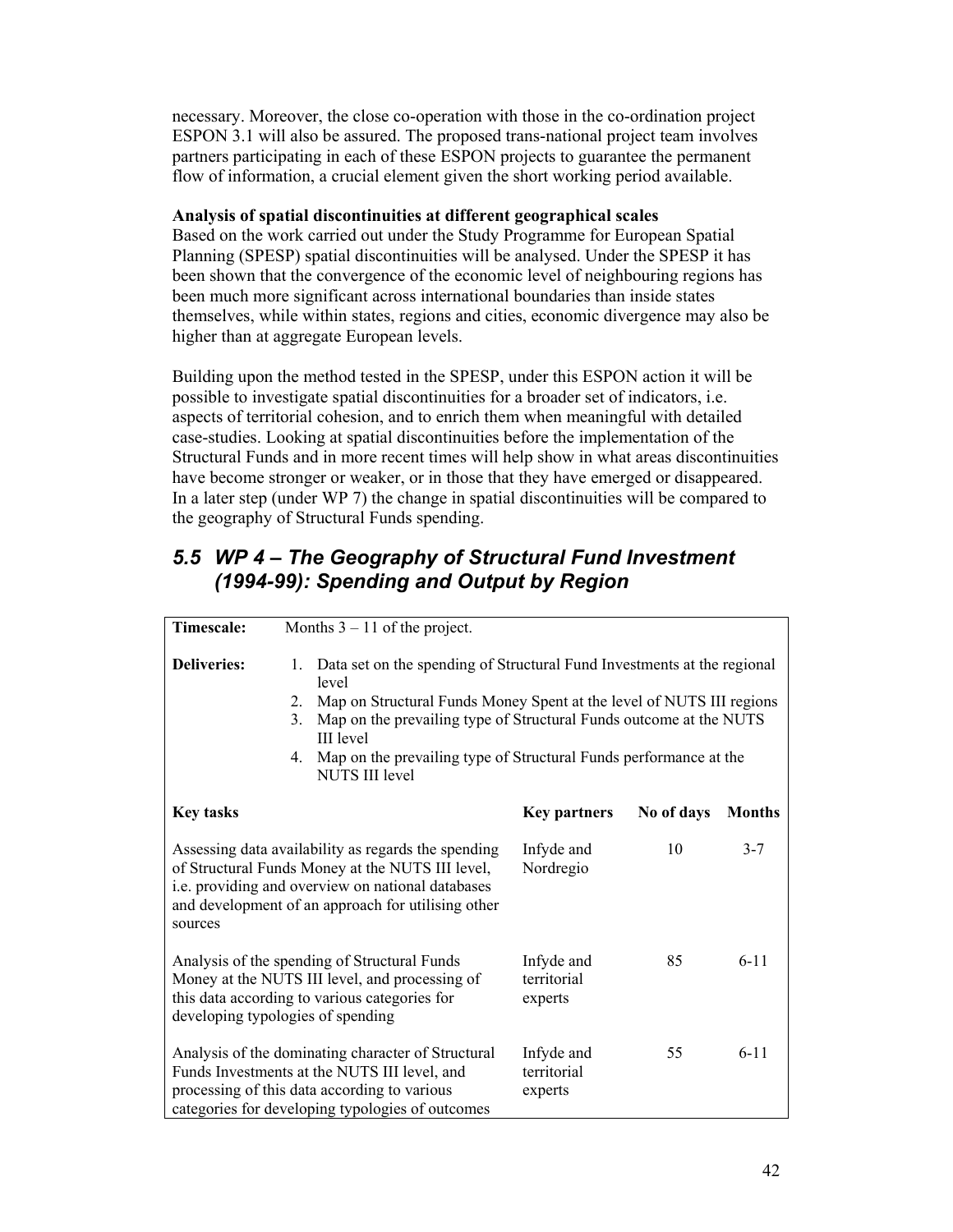#### **Assessing data on SF spending: Data gathering and harmonisation**

As regards the analysis of the geography of Structural Fund spending, the first step will be to assess data availability. In some countries databases containing this information do exist. In other countries it may however be necessary to collect this information from the programme co-ordination units themselves.

To go back to national data involves challenges as regards data comparability and reliability etc. It will, however, be necessary to collect such data at the national level in order to be able to draw conclusions on the geography of spending as the level of detail available at the European level is not sufficient for any conclusions on territorial effects. The co-operation between the national experts and the lead partner of this work package is thus of fundamental importance to the success of this WP.

In addition to the national databases, the gathering of geographic information on SF spending will include specific studies (focussed on specific spatial environments or regions) commissioned by the EC, information from the ESPON Data navigator and from other sources (universities, JRC, etc.).

#### **Analysis of the geography of spending**

In general, we assume that Structural Fund spending can be localised in the territory per project by connecting the amount of funding to the NUTS III region in which the lead partner is located. Based on data available from national databases and *ex-post* evaluations, the geography of this spending will be mapped out at the lowest geographical level possible.

Once the information on location of each project lead partner is available it is possible to draw maps showing how much money has been spent in each NUTS III region. Thus we will achieve a picture over the geography of Structural Fund spending indicating the distribution of Structural Funds spending as detailed as possible with existing data sources. Furthermore, it will show Structural Funds spending by region and programme category/priority. Thus regions can be divided into different types according to their funding profile. This will allow for the development of a funding typology, which reflects the types of investments e.g. human resources, business development, agriculture, research & development, tourism and environment. Eventually, the resulting map will offer an overview of SF patterns, per sub-region, country or European macro-region.

#### **Analysis of the physical output of SF spending**

Paralleling the analysis of Structural Fund spending, the physical outcomes of the Structural Funds will also be analysed at the lowest geographical level possible. This involves, on the one hand, the **type of outcome**, e.g. *km of highways and railways*, *numbers of employees trained*, *enterprises and direct employment created*, and on the other hand, the **level of performance** of the region, considering total outcomes and programme efficiency. The analysis will be based on data available from national databases and from the *ex-post* evaluations mentioned in WP 2.

The identification of the specific character of each programme and measure will also be used as an indication, where more precise information is not available. As with the SF spending and according to the priorities and type of measures, the outcomes will be classified in order to achieve patterns of similar categories.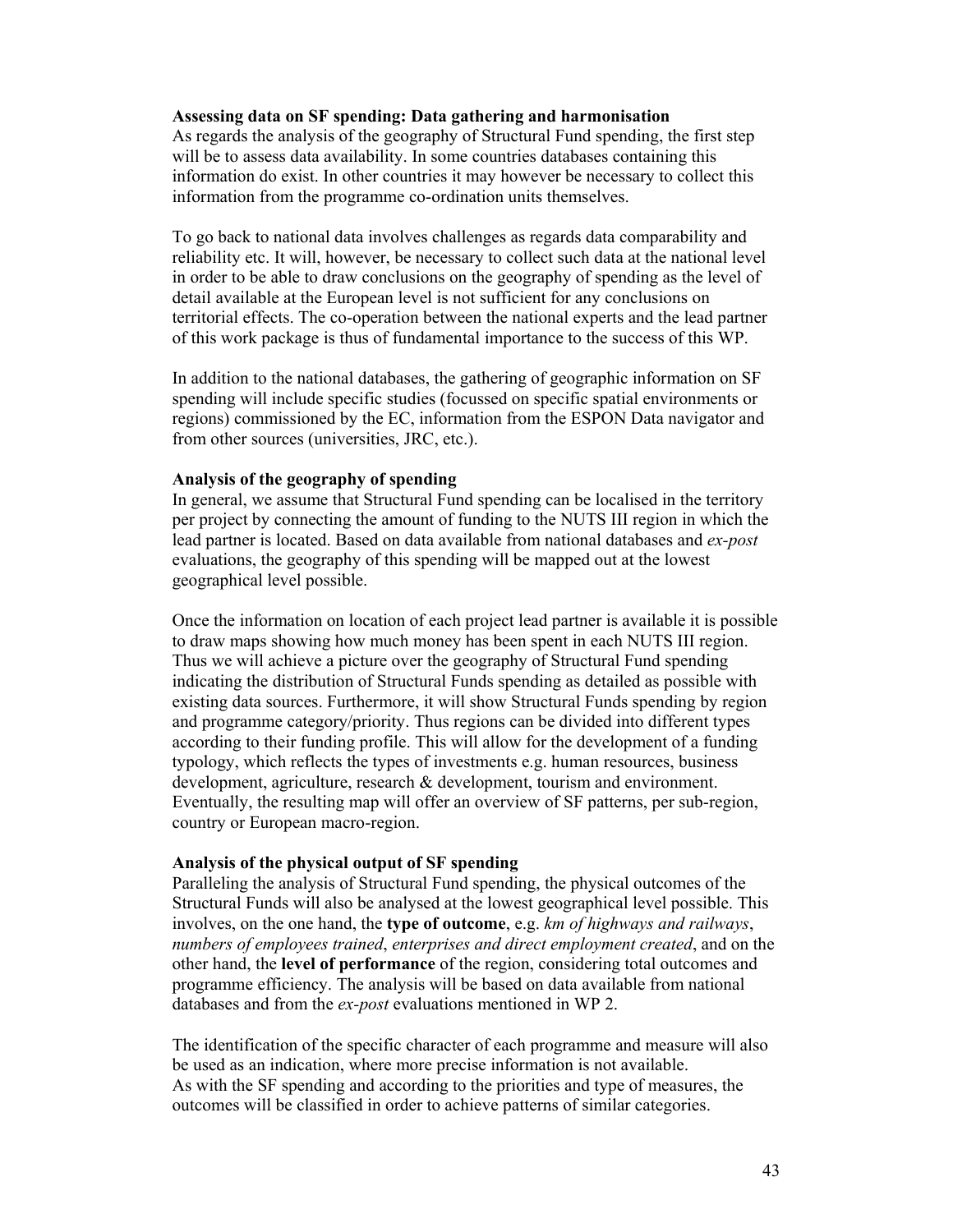Examples as regards outcome categories are, *built infrastructure*, *persons trained*, *enterprises or SMEs assisted*, *number of R&D projects*, *networks or development associations created*.

### *5.6 WP 5 – Comparative Analysis of National Systems Affecting the Structural Funds*

| Timescale:                                                                                                              | Months $8 - 11$ of the project.                                                                                                                                                                                                           |                                    |            |               |
|-------------------------------------------------------------------------------------------------------------------------|-------------------------------------------------------------------------------------------------------------------------------------------------------------------------------------------------------------------------------------------|------------------------------------|------------|---------------|
| <b>Deliveries:</b>                                                                                                      | Synthetic overview of the equalisation instruments available on a<br>1.<br>country-by-country basis<br>Typology of national regional equalisation/development instruments<br>2.<br>First attempts to suggest policy recommendations<br>3. |                                    |            |               |
| <b>Key tasks</b>                                                                                                        |                                                                                                                                                                                                                                           | <b>Key partners</b>                | No of days | <b>Months</b> |
| Review of existing national systems for financial<br>equalisation                                                       |                                                                                                                                                                                                                                           | EPRC and<br>territorial<br>experts | 45         | $8 - 11$      |
| Development of a typology of equalisation<br>instruments leading to a discussion of potential<br>policy recommendations |                                                                                                                                                                                                                                           | EPRC and<br>territorial<br>experts | 15         | $9 - 11$      |

The Structural Funds are not the only instruments for the support of disadvantaged regions. A wide range of financial instruments are used in different countries for the support and development of poorer regions and for wealth redistribution. These include explicit regional policy, other spatial policies (i.e. spatially discriminated polices other than regional policy, for example, urban policy, rural policy, policies for "crisis" areas etc.), sectoral policies with a regional dimension, and the regionalised allocation of public expenditure. The EC has already commissioned work in this area<sup>3</sup> and a number of national studies have also been conducted in this field.

In some cases, these instruments overlap or are integrated with those of European regional policies (e.g. Ireland, Portugal); in others, there is a more clear-cut separation between national regional policies and other policies with a regional dimension, and European regional policy (e.g. the Netherlands). In addition, the Member States are increasingly moving away from a more traditional *'regional policy'* approach – focussed on the strengthening and development of disadvantaged parts of the countries concerned – towards a more recent *'regional development'* policy approach – focussed on the promotion of the competitiveness of all regions, by targeting those with the highest endogenous potential. $\frac{1}{1}$  It is clear that both of these issues can have an impact on the potential of Structural Fund programmes to deliver increased territorially balanced development and spatial cohesion.

 $\overline{\phantom{a}}$ 

<sup>&</sup>lt;sup>3</sup> European Commission (1998), *Economic and social cohesion in the European Union: the impact of Member States' own policies*, Report to the European Commission by Wishlade, F, Yuill, D and Taylor, S (EPRC University of Strathclyde, UK) and Davazies, L, Nicot, B, H and Prud'Homme, R (L'OEIL, Université de Paris XII), Luxembourg, 1998.<br><sup>4</sup> Beektler, Land Beines, B. (2002), 4 New *Benedicus of L* 

Bachtler, J and Raines, P (2002) *A New Paradigm of Regional Policy? Reviewing Recent Trends in Europe*, Paper prepared for discussion at the twenty-third meeting of the Sponsors of the European Policies Research Centre, held at Ross Priory, Loch Lomondside on 7 and 8 October 2002.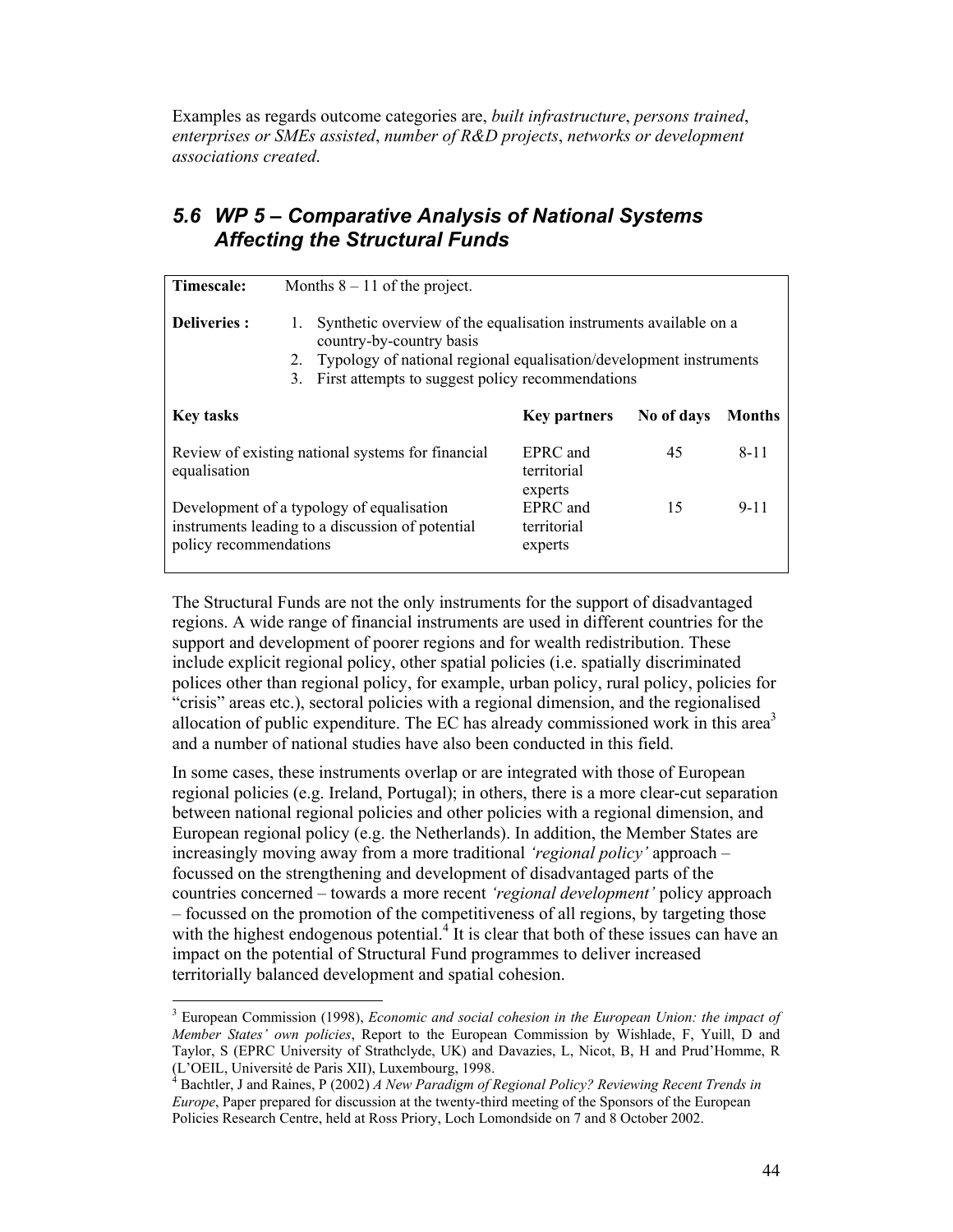As part of this project, the research team would provide a typology of the equalisation instruments implemented in the Member States, listing these policies and identifying the degree to which their objectives, areas, instruments and governance are coherent, complementary or whether they contradict the policies implemented under the Structural Funds as regards their potential for delivering a more balanced territorial development and cohesion. With particular reference to national regional policies, moreover, the research will address the interrelationship between national regional policy frameworks and the Structural Funds, in particular as they relate to spatial development.

#### **Review of national systems for financial equalisation**

Drawing on the pool of existing literature, the research team will undertake a review of national equalisation policies across the Member States, identifying the main instruments and their characteristics. The European Policies Research Centre has extensive research expertise in this area: among others, it undertook a major research project for DG Regio in 1996 – in cooperation with L'OEIL, University of Paris XII – on the impact of the Member States' own policies on the Union's economic and social cohesion.

As part of this review, a particular emphasis will be placed on the analysis of national regional policy frameworks, a theme that represents one of the main expertise areas of the EPRC. The research centre has in fact, since 1978, undertaken an on-going programme of research on the regional policies of the Member States and Norway, funded by a consortium of national governments, which currently includes 9 EU countries and Norway. This research activity involves detailed comparative assessments of regional policy and policy developments across the EU and Norway and culminates each year in an annual Sponsors' Meeting, where senior regional policymakers from the sponsor countries meet to discuss a range of EPRC policy papers. On the subject of the interrelationship between national regional policy frameworks and the Structural Funds, the research team would in particular seek to investigate the following themes: eligible areas and criteria for area designation (how do spatial considerations play a role in the selection of national regional policy areas?); strategies and development priorities (how are spatial objectives reflected in national strategies for regional development?); principal instruments of national regional development policies (to what extent do they reflect spatial considerations?) and horizontal and vertical allocations of policy responsibilities.

The output from this part of the research project will be a synthetic overview of the equalisation instruments and their main characteristics – including national regional policies - available on a country-by-country basis.

#### **Elaboration of a typology of equalisation instruments**

Based on the review of equalisation instruments across the Member States, the research team will outline a typology of instruments, on the basis of the degree of coherence and integration with the Structural Funds' territorial objectives. The typology will be made according to two criteria: the degree of *strategic* coherence and integration with the Structural Funds, and the degree of *institutional* coherence and integration with the Structural Funds. As a result, national equalisation policies and their instruments will be classified as follows:

Policies that are complementary to the Structural Funds, that aim towards the same territorial development goals as Structural Fund programmes, enhancing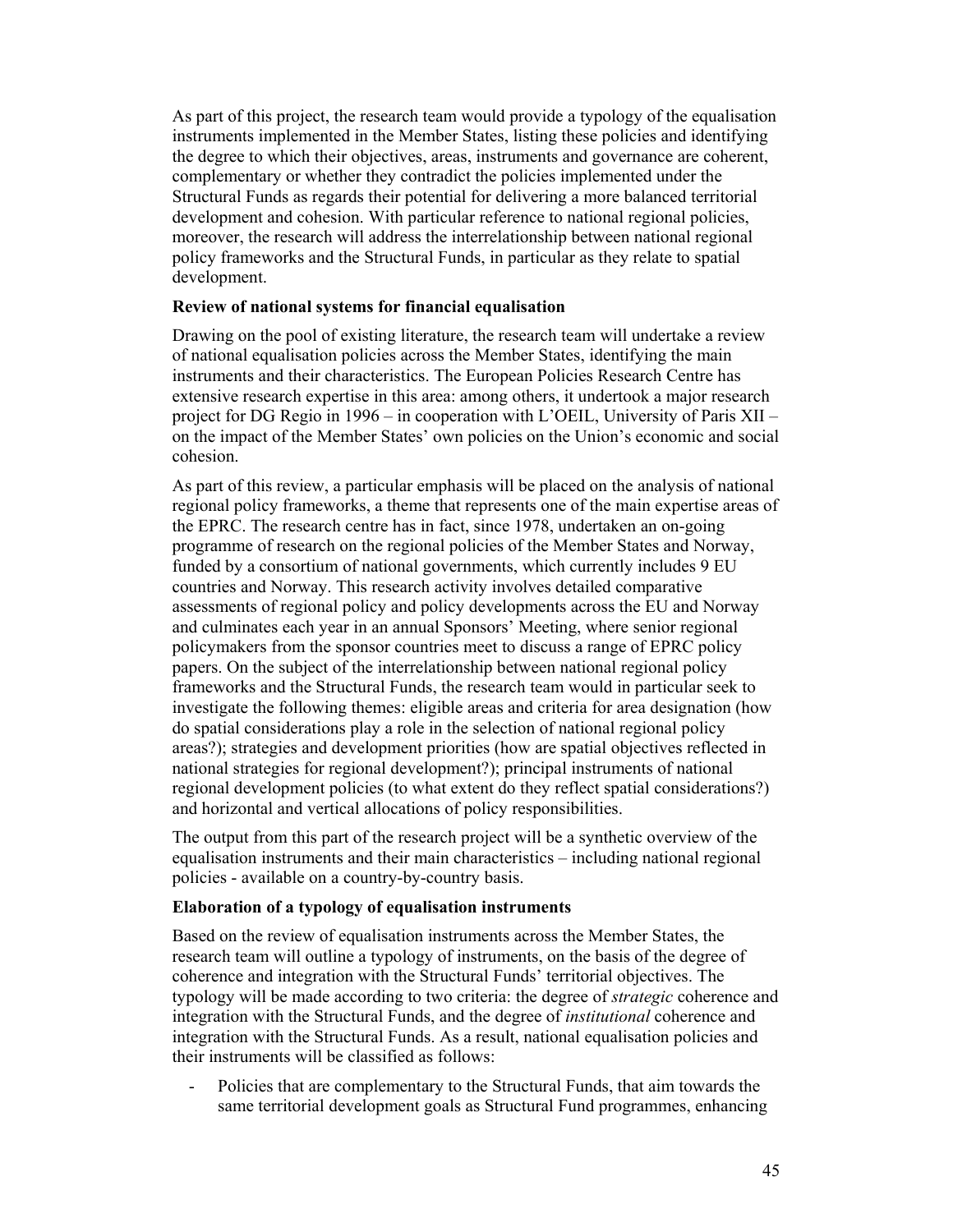their potential territorial impact and that are integrated from an implementation perspective;

- Policies that are complementary to the Structural Funds, albeit implemented via separate implementation channels;
- Policies that are not complementary but which are nonetheless strategically coherent with those of the Structural Funds and implemented under the same institutional framework as Structural Fund policies;
- Policies that are not complementary but which are nonetheless strategically coherent with those of the Structural Funds, albeit implemented via separate implementation channels;
- Policies that are in conflict with Structural Fund policies.

The formation of this typology will enable the creation of an overview on the degree of convergence or divergence occurring between existing national equalisation policies and Structural Fund policies as regards the objective of increased territorial cohesion and balanced development. As a result of this analysis, a number of recommendations will be drawn up for the reform of the Structural Funds in order to enhance their potential of delivering territorial cohesion.

## *5.7 WP 6 – Structural Fund Influence on Territorial Cohesion and Specialisation*

| <b>Timescale:</b>                                                                                                                                                                                                            | Months $10 - 17$ of the project.                                                                                                                                                                                                                                                                                                                                                                                                                                           |                                                       |                  |                            |
|------------------------------------------------------------------------------------------------------------------------------------------------------------------------------------------------------------------------------|----------------------------------------------------------------------------------------------------------------------------------------------------------------------------------------------------------------------------------------------------------------------------------------------------------------------------------------------------------------------------------------------------------------------------------------------------------------------------|-------------------------------------------------------|------------------|----------------------------|
|                                                                                                                                                                                                                              |                                                                                                                                                                                                                                                                                                                                                                                                                                                                            |                                                       |                  |                            |
| <b>Deliveries:</b>                                                                                                                                                                                                           | Map showing the coexistence of spatial development trends and spatial<br>1.<br>discontinuities (WP 3) and Structural Fund Investments (WP4) per<br>region<br>In Depth analysis of a hotspots and coldspots as regards the influence<br>2.<br>of the Structural Funds on the territorial performance of a region<br>First attempts at policy conclusions as regards the territorial effects of<br>3.<br>the Structural Funds containing policy assessment simulation models |                                                       |                  |                            |
| <b>Key tasks</b><br>Comparison of the results of WP 3 and WP 4 for<br>selecting relevant hotspots and coldspots for in-<br>depth analysis of territorial effects of Structural<br>Funds                                      |                                                                                                                                                                                                                                                                                                                                                                                                                                                                            | <b>Key partners</b><br>Mcrit, Infyde<br>and Nordregio | No of days<br>15 | <b>Months</b><br>$10 - 11$ |
|                                                                                                                                                                                                                              | Development of method and working guidelines for<br>the analysis of hotspots and coldspots                                                                                                                                                                                                                                                                                                                                                                                 | Merit, Infyde<br>and Nordregio                        | 10               | $10 - 11$                  |
| In-depth analysis of around 15 NUTS III regions,<br>and an analysis of the contribution that the<br>Structural Funds have had on the spatial<br>development and the territorial specialisation of the<br>respective regions. |                                                                                                                                                                                                                                                                                                                                                                                                                                                                            | Nordregio,<br>Merit and<br>territorial<br>experts     | 120              | $10-16$                    |
| specialisation                                                                                                                                                                                                               | Cross European analysis of the territorial effects of<br>the Structural Funds and the role of specific<br>development factors concerning territorial                                                                                                                                                                                                                                                                                                                       | Nordregio and<br>Merit                                | 35               | $16 - 17$                  |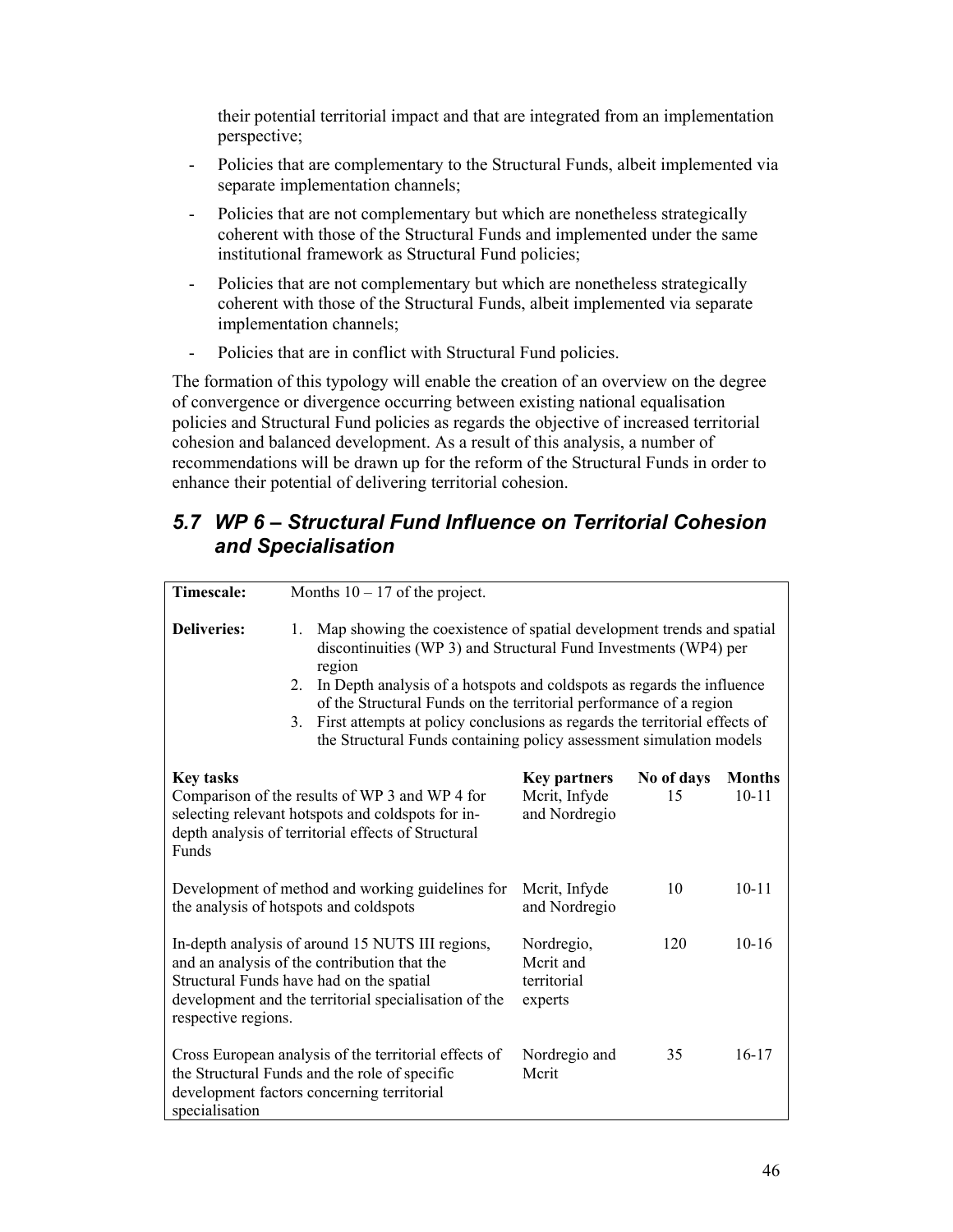The outcomes 'produced' by the Structural Funds are however not only a matter of the amounts of money (European or national) invested in certain regions or the administration of the programmes. There are more far -reaching overall mechanisms of spatial development that need to be taken into account. In this project a number of such mechanisms will be identified and discussed. The discussion will reflect state of the art knowledge on the issues as regards both academic research and policy making. There are a number of features for which a balanced analysis of the negative and positive influence of such features on spatial development needs to be discussed. The precise identification of these features will derive from the work carried out in the foregoing working packages. Thus, the spatial performance of a region will be discussed in relation to the influences of accessibility, direct investments, natural resources and policies concerning innovation, segregation, education, agriculture, fisheries , employment or sector policy in general.

Embedded in the general résumés of features, single cases of Structural Funds experiences will be used to exemplify how and why certain issues worked out in certain places and why, in other places, they did not.

Comparison of the results of the spatial analysis (WP 3) and the geography of Structural Fund spending (WP 4) will allow us to draw first conclusions concerning where certain developments coincide with Structural Funds spending. The comparison will be carried out regarding both the general development of certain indicators for spatial development and the change for spatial discontinuities. A set of "hotspots" and "coldspots" will be identified and thoroughly assessed as regards the influence of the mechanisms of spatial development (WP5 and 6), i.e. national equalisation systems, administration of Structural Funds and the overall influence of certain aspects as accessibility, investments or natural assets.

As stated in the  $2<sup>nd</sup>$  cohesion report, chapter 1.3 territorial cohesion, achieving regional balance in the EU requires that policies be designed to prevent further widening of the gaps (disparities) between the weaker and stronger areas in the EU. The report goes on to say that the economic location (or health) of a region is characterized by different positive and negative externalities. We propose that an environmental perspective can help find or develop a balance between some of these positive and negative externalities (i.e. market forces matched with accountability for natural assets).

Altogether around fifteen such "hotpots" or "coldspots" will be analysed in order to identify the correlation between the Structural Funds and certain spatial developments. These in-depth analyses will involve literature studies as well as interviews with stakeholders. Thus they will complement and partly explain the analysis of Structural Fund spending and correlations with certain spatial developments. The focus of these studies will be on explanatory factors as regards the relationship between the spatial performance of a region and the type of Structural Fund investment, as well as the overall amount of funding.

The European-wide analysis of such 'hotspots' and 'coldspots' will address questions relating to Structural Funds and territorial specialisation. Thus single outcomes will be regarded in order to single out the causes for different developments. Working hypothesis as to the influence of specific development factors, such as e.g.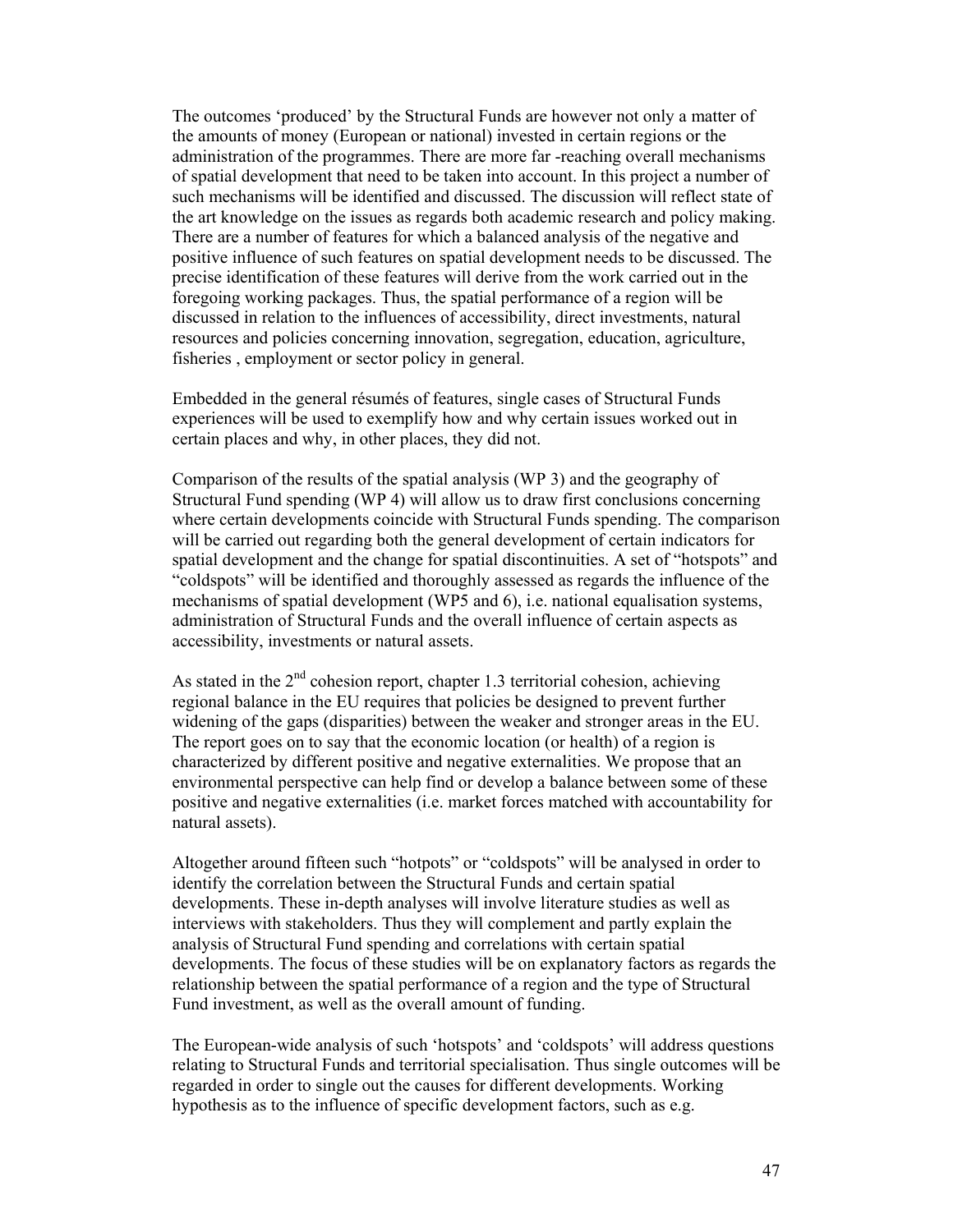accessibility, direct investments, the role of natural assets or training and education, will be developed and assessed. This will also involve the development of policy assessment simulation models.

### *5.8 WP 7 – The Impact of the Interreg Community Initiative on Spatial Integration*

| <b>Timescale:</b>                    | Months 18-22 of the project.                                                                                                                                                                                                                                                                                                                                                                                                                                    |                              |            |               |  |  |  |  |  |  |  |  |  |
|--------------------------------------|-----------------------------------------------------------------------------------------------------------------------------------------------------------------------------------------------------------------------------------------------------------------------------------------------------------------------------------------------------------------------------------------------------------------------------------------------------------------|------------------------------|------------|---------------|--|--|--|--|--|--|--|--|--|
| <b>Deliveries:</b>                   | Analysis of the influence of Interreg on the formation of trans-national<br>1.<br>sub-regions<br>Analysis of the influence of Interreg on the decisiveness of policy<br>2.<br>issues and European integration through the establishment of trans-<br>national communities of practice<br>First attempts at policy conclusions as regards the effects of the<br>3.<br>European Funding of trans-national co-operation in the field of<br>territorial development |                              |            |               |  |  |  |  |  |  |  |  |  |
| <b>Key tasks</b>                     |                                                                                                                                                                                                                                                                                                                                                                                                                                                                 | <b>Key partners</b>          | No of days | <b>Months</b> |  |  |  |  |  |  |  |  |  |
| the Interreg IIC and IIIB activities | Assessment of the potential and importance of<br>trans-national sub-regions emerging as a result of                                                                                                                                                                                                                                                                                                                                                             | Nordregio and<br><b>EPRC</b> | 30         | 18-22         |  |  |  |  |  |  |  |  |  |
| and IIIB                             | Assessment of the promotion of European policy<br>issues and trans-national networks by Interreg IIC                                                                                                                                                                                                                                                                                                                                                            | Nordregio and<br><b>EPRC</b> | 30         | 18-22         |  |  |  |  |  |  |  |  |  |
|                                      | Overall analysis as regards the potential of trans-<br>national co-operation as regards the strengthening<br>of territorial cohesion and specialisation in Europe                                                                                                                                                                                                                                                                                               | Nordregio and<br><b>EPRC</b> | 20         | $20 - 22$     |  |  |  |  |  |  |  |  |  |

Intrinsic to Community Initiative Interreg IIC was the launching of a new approach to territorially designed European regional policies. The focus here is very much on stimulating actors from the regional and local levels to catch up with European policy developments and to contribute to achieving them in a 'bottom-up' manner. Thus one of the major effects of the Interreg IIC and IIIB programmes in this regard has been the contribution made to European integration within the trans-national programming areas as well as the emergence of trans-national macro regions of different kinds. Two of these Interreg programmes, namely, the Baltic Sea Region and CADSES (the Central European, Adriatic, Danubian, South-East European Space), also include regions form candidate countries, and are therefore considered to be of considerable importance to the integration of future EU Member States.

The ability of the Interreg initiative to promote territorial integration and cohesion will be an important element of the analysing mechanism for spatial development. Because of its unique character as compared to other Structural Funds instruments it will thus be reviewed in greater detail. We will focus in particular upon two aspects: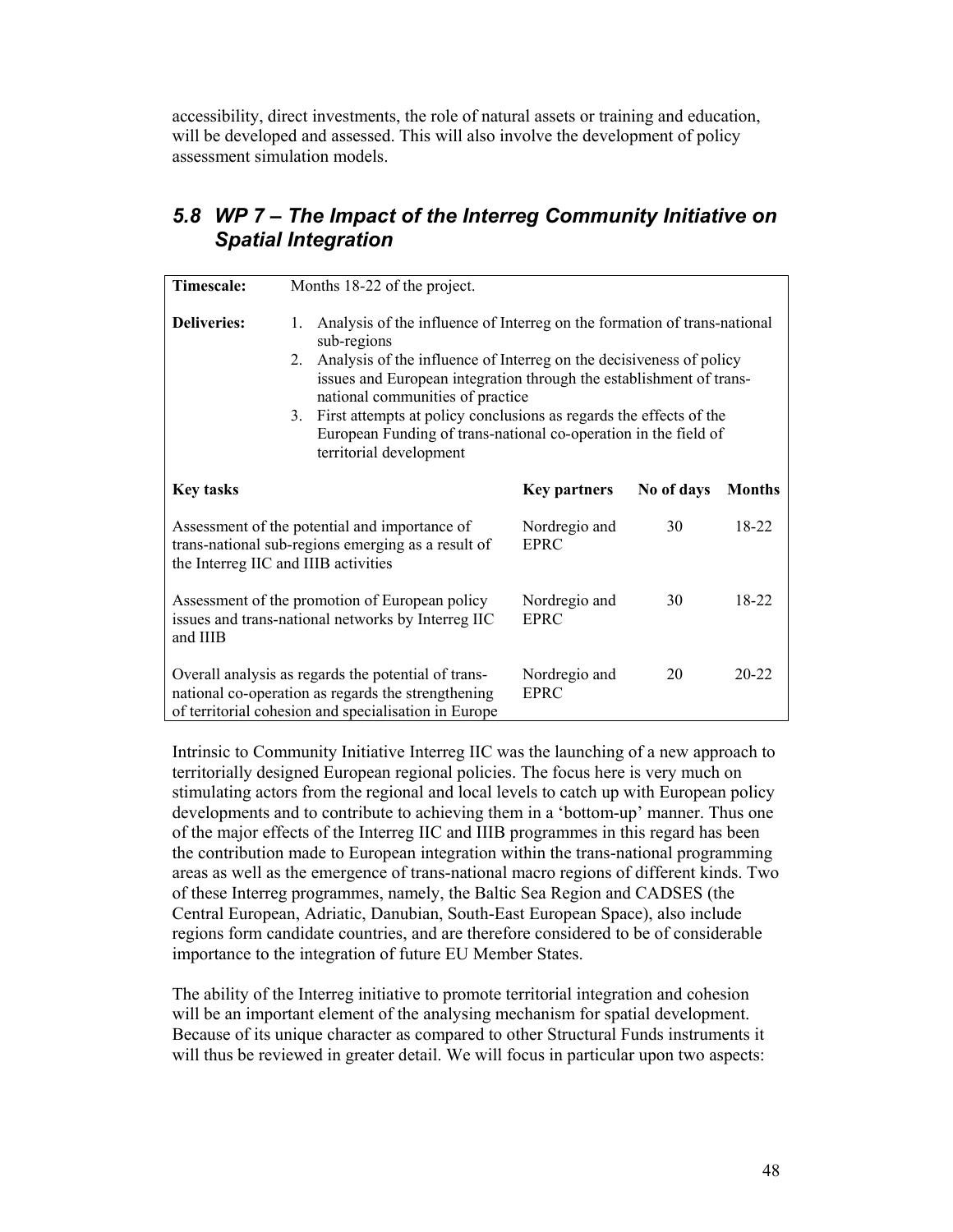#### **The Promotion of new sub-regions**

On the one hand Interreg IIC and IIIB programmes have a certain ability to promote new, or to strengthen existing, macro-regions in Europe. To what degree this is the case, and how it works, will be discussed. The Baltic Sea Region as one of the forerunner regions in the field of trans-national co-operation in spatial planning and development will be the focus here. Considering the importance of the creation of macro-regions to the enlargement of the European Union however, processes within the CADSES will also be discussed. Taking the Baltic Sea Region as a 'test –bed' an analysis will be carried out on the emergence of trans-national macro regions. The analysis will focus on factors contributing to the emergence of such regions, the function, role and the importance they have for spatial development/cohesion and territorial integration. With a view to the EU enlargement aspects of the inter-play with Non-Member States, preparations for enlargement and the potential to better facilitate the integration of the New Member States will be highlighted.

#### **The Promotion of European policy issues and co-operation**

In addition to the promotion of macro-regions, Interreg IIC and IIIB provide unique opportunities for transferring policy aims, such as e.g. polycentric development or rural-urban partnership, from the European level to the local level. How regional and local level representatives take on such issues through Interreg, and how they from the co-operation and learning forums that make Europe come closer together will thus be analysed. This analysis will, to a large extent, relate to a study on Interreg cooperation in the North Sea Region and the Northern Periphery, currently being carried out by Nordregio and EPRC. Thus it will be possible to analyse the lessons learned by regions and other partners in trans-national co-operation projects in the field of spatial planning and regional development and to identify the practical and policy lessons for effective inter-regional co-operation projects. With regard to the policy recommendation the issues suitable for trans-national co-operation programmes will be identified, as will the institutional arrangements facilitating co-operation.

#### **Findings**

The discussions on the potentials of Interreg for promoting new trans-national subregions and for promoting European policy issues at regional level will finally be brought together in an overall analysis. The main focus of the overall analysis will be on the potentials of trans-national co-operation as regards the strengthening of territorial cohesion, integration and specialisation in Europe.

With regard to possible policy recommendations, the overall analysis will relate to the debate on the Structural Funds 2006+ and especially debate on a possible objective drawing on the approach and experience of Interreg IIC and IIIB.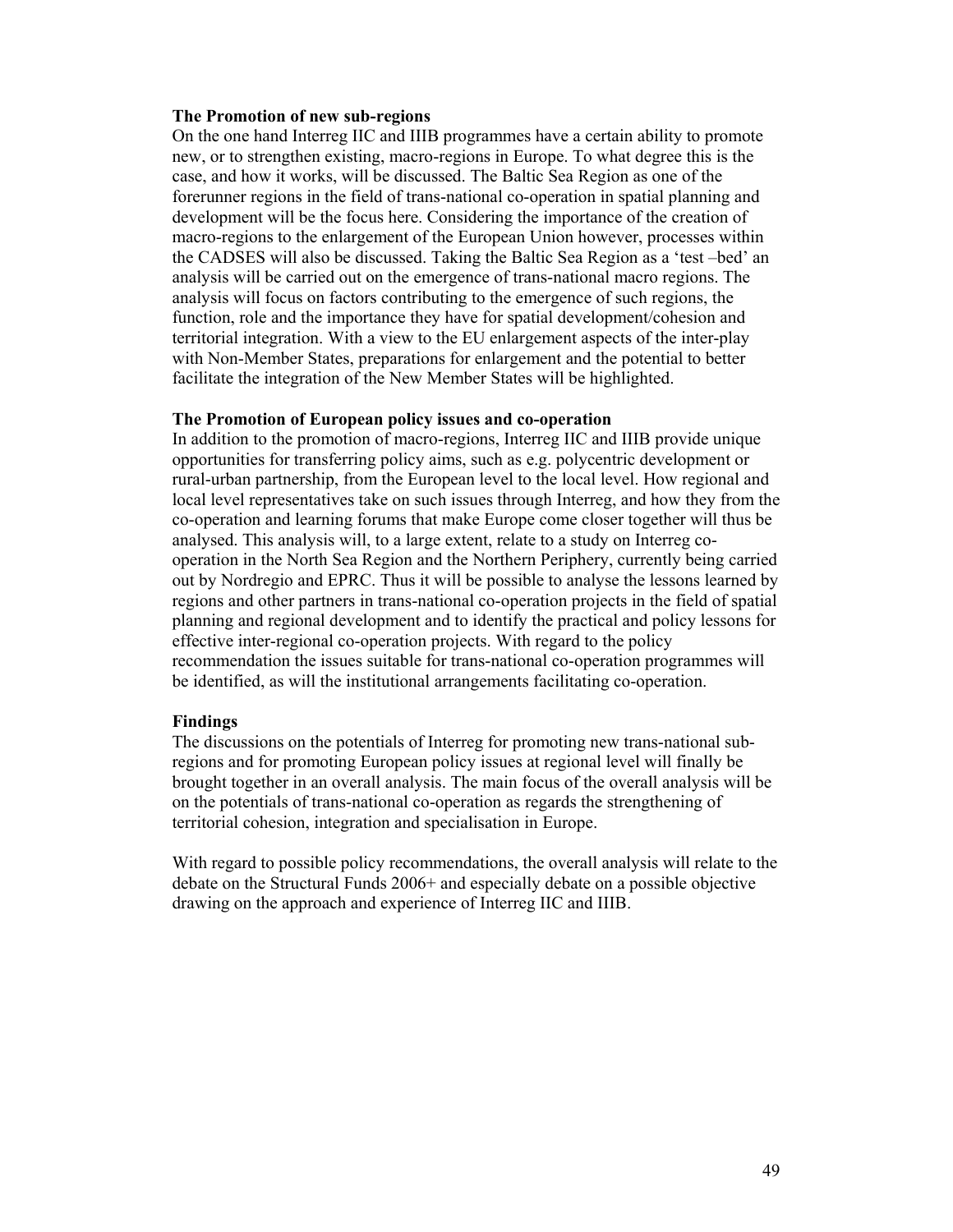## *5.9 WP 8 – Final Analysis: The Territorial Dimension of the Structural Funds*

| <b>Timescale:</b>               | Months 18-25 of the project.                                                                                                                                                                               |                                                                                                                                                                                                                                                             |            |               |  |  |  |  |  |  |  |  |  |
|---------------------------------|------------------------------------------------------------------------------------------------------------------------------------------------------------------------------------------------------------|-------------------------------------------------------------------------------------------------------------------------------------------------------------------------------------------------------------------------------------------------------------|------------|---------------|--|--|--|--|--|--|--|--|--|
| <b>Deliveries:</b>              | 1.<br>Funds investments<br>2.<br>cohesion<br>$\mathcal{E}$<br>territory of the EU<br>4.                                                                                                                    | Typology of key facts regarding regional development and Structural<br>Typology of the national and European policy influences on territorial<br>Overview of the territorial effects of the Structural Funds on the future<br>Policy assessment simulations |            |               |  |  |  |  |  |  |  |  |  |
| <b>Key tasks</b>                |                                                                                                                                                                                                            | <b>Key partners</b>                                                                                                                                                                                                                                         | No of days | <b>Months</b> |  |  |  |  |  |  |  |  |  |
| hotspots and coldspots          | Cross - European analysis of the foregoing working<br>packages on changes in the regions, <i>i.e.</i> dealing<br>with spatial development, the geography of<br>Structural Fund investments and analysis of | Mcrit<br>Nordregio, and<br>Infyde                                                                                                                                                                                                                           | 15         | $18 - 25$     |  |  |  |  |  |  |  |  |  |
|                                 | Cross - European analysis of the foregoing working<br>packages on national and European policies, i.e.<br>national influences and aspects related to the<br>governance of the Structural Funds             | EPRC,<br>Nordregio and<br>territorial<br>experts                                                                                                                                                                                                            | 25         | 18-25         |  |  |  |  |  |  |  |  |  |
| simulations models will be used | Assessment of how the Structural Funds may<br>contribute to the more balanced territorial<br>development of an enlarged EU. Here also policy                                                               | Nordregio,<br>EPRC, ITPS<br>and Merit                                                                                                                                                                                                                       | 30         | 18-25         |  |  |  |  |  |  |  |  |  |

#### **Key facts on regional developments and Structural Fund investment**

Bringing together the results of WPs  $3 - 6$ , conclusions will be drawn concerning the overlap between spatial development and Structural Fund activities. Relating this to the results from the analysis of "hotspots" and "coldspots", a typology of Structural Fund activities and their spatial effects will be developed.

#### **National and European policies affecting territorial cohesion**

Based on the results of WP's 2, 5 and 6, the importance of national systems and of the mechanisms behind spatial development, i.e. selected aspects such as accessibility, investments or natural assets as regards spatial development will be discussed. This discussion will draw on the analysis of the 'hotspots' mentioned above, and also in the general discussion on what form of institutional and organisational setting, and what type of measures are appropriate for future Structural Fund interventions with regard to their territorial effects.

#### **The Structural Funds' likely effect on future EU territory: A prospective vision**

After bringing the various analyses together it will then be possible to evaluate exactly how the Structural Funds programmes may be able to contribute to balanced territorial development in an enlarged EU, in light of the fact that impacts may be expected, most probably, in the peripheral regions of the EU. In particular, for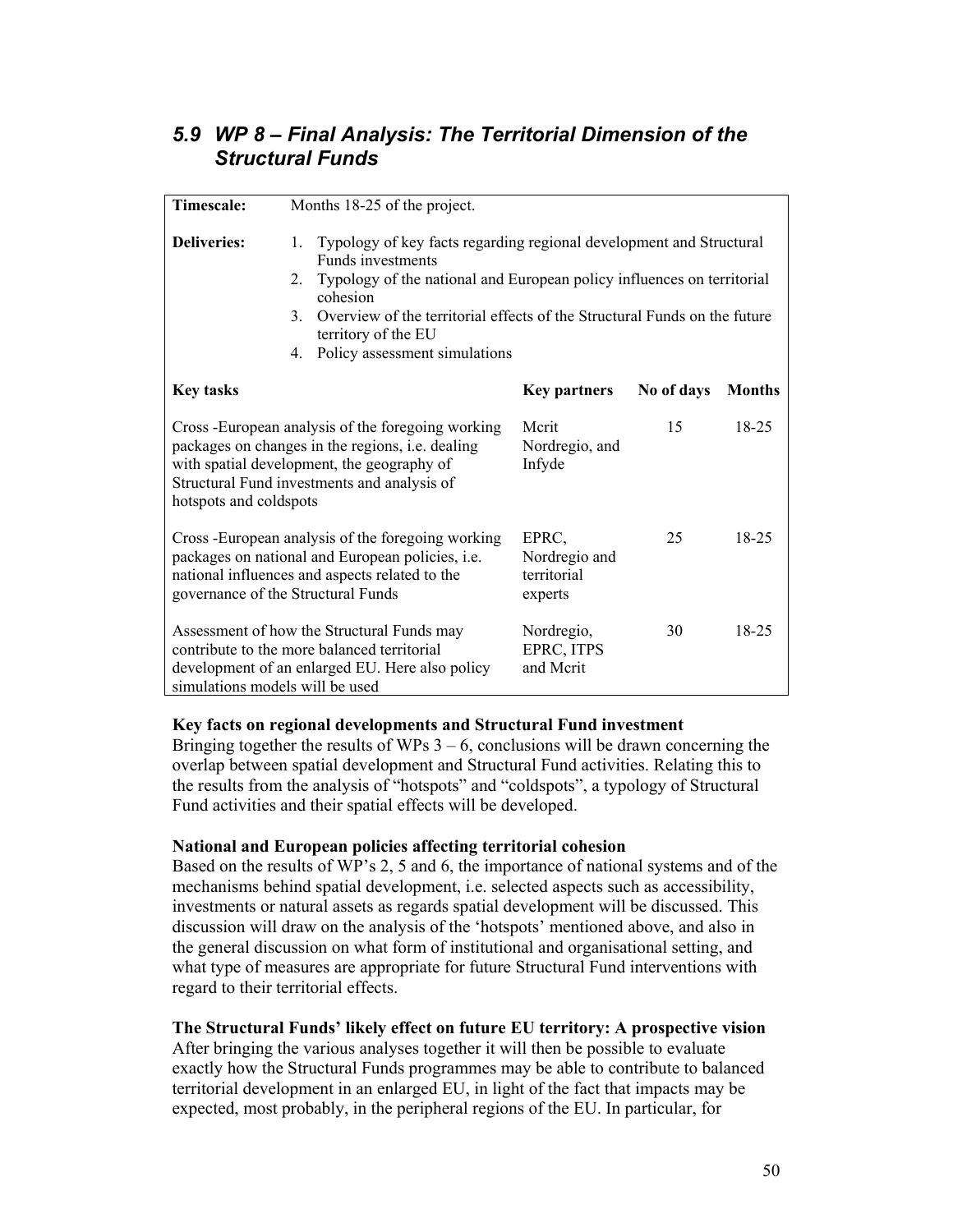instance, it is to be expected that they may initially become more peripheral, as present investments in these regions may be diverted to future Member States. This implies that an overview of the various types of regions and spatial effects of Structural Funds will be developed. As far as possible conclusions will be drawn concerning the transfer of results from EU Member States to Candidate Countries.

In addition, the function of cities as growth engines in polycentric systems, developments in rural areas, border regions and areas with specific geographical features will be important elements in the discussion.

Based on the work carried out in WP 6, policy assessment simulations will be used to discuss the effect of the Structural Funds on future EU territory.

## *5.10 WP 9 – Development of Policy Recommendations*

| Timescale:         | Months 19-27 of the project.                                                                                                                                                                         |                          |            |               |  |  |  |  |  |  |  |  |  |  |
|--------------------|------------------------------------------------------------------------------------------------------------------------------------------------------------------------------------------------------|--------------------------|------------|---------------|--|--|--|--|--|--|--|--|--|--|
| <b>Deliveries:</b> | Development of policy recommendation as a basis for the future of the<br>1.<br>Structural Funds, including thematic recommendations and<br>recommendations on institutional settings and instruments |                          |            |               |  |  |  |  |  |  |  |  |  |  |
| <b>Key tasks</b>   |                                                                                                                                                                                                      | <b>Key partners</b>      | No of days | <b>Months</b> |  |  |  |  |  |  |  |  |  |  |
|                    | Development of policy recommendations as a basis<br>for the future focus of the Structural Funds post-<br>2006, including institutional settings and<br>instruments for the third Interim Report     | ITPS and all<br>partners | 20         | 19-27         |  |  |  |  |  |  |  |  |  |  |
|                    | Conclusions and the proposition of thematic policy<br>adjustments regarding Structural Funds policy                                                                                                  | ITPS and all<br>partners | 20         | 19-27         |  |  |  |  |  |  |  |  |  |  |

Referring to the ESDP policy options and to the second report on economic and social cohesion, policy recommendations will be elaborated. These will take into account the policy context and the scope of the study. The policy recommendations will address aspects such as the methodology needed for selecting eligible areas and the selection and focussing of policy measures with particular attention to territorially bound development assets. Furthermore the question of how institutional settings and instruments can better support the co-ordination of structural, regional programmes with spatial planning and sector policies towards spatial concerns will also be addressed. In addition, models of regional programmes as well as spatial development perspectives and plans applicable to different types of regions integrating Structural Funds, Cohesion Funds, sector policies and national policies - taking into account the guidelines and priority actions of the ESDP – will also be discussed.

The ongoing debate on the future Structural Funds is considered a cornerstone of this working package. As the project is designed, it will be possible to feed into the debate regarding the future threshold for Objective 1 regions in an enlarged Europe, support other development priorities as well as lessons from trans-national co-operation in spatial development:

 The implications for EU regional policy stem from the fact that several of the new Member States have a per capita GDP of less than half the EU average. The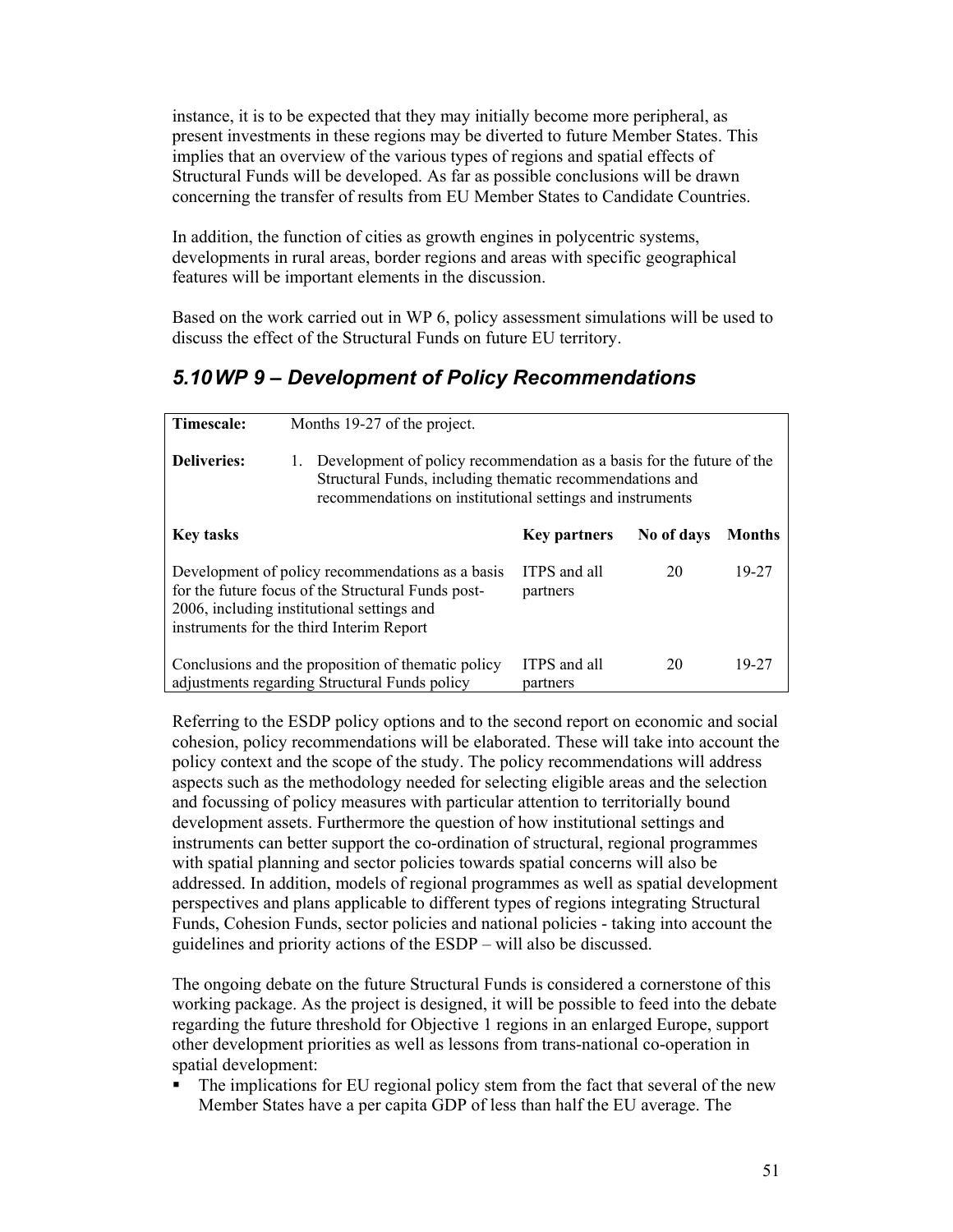statistical effect of lowering the average EU GDP per capita figure will be to shift several of the current Objective 1 regions above the 75 percent threshold.

- Looking beyond the lagging regions, moreover, there is also no consensus yet as to whether and how EU regional policy should provide support for other development priorities. The Commission has identified ten thematic and territorial priorities where, it argues, the Community has a justifiable role: industrial areas undergoing conversion; rural areas undergoing conversion; urban areas in difficulty; areas facing specific geographical or demographic handicaps, social inclusion; equality of opportunity; the new economy and knowledge society; and more and better jobs.
- Cross-border, trans-national and interregional co-operation are increasingly considered important for implementing European spatial policies as well as for European integration at large. Deriving from the analysis of trans-national cooperation and effects of Interreg IIC, input to this specific debate on can be generated.

As co-operation with other ESPON projects and stakeholders in the ESPON exercise is considered an important element of this project, the dissemination of information and the facilitation of a broad discussion going beyond the project team is considered to be an important element in this project.

As regards policy relevance, the recommendations will be discussed with partners who are involved in actual policy-debates. In general, the project team would like to develop the project in close contact with the relevant actors working on the elaboration of the next generation of the Structural Funds. Using the half-yearly ESPON symposiums to instigate discussion with the monitoring committee would thus be a good option. Through direct contact in this manner with those in the policyarena, the generation of "useful" research results generating direct inputs into the current debate can thus be guaranteed.

Furthermore, close co-operation with ESPON 3.1 will help to achieve the smooth integration of the project results into the overall analysis ongoing under ESPON.

This will enable the project team to elaborate concrete proposals for Structural Fund interventions post- 2006, guided by sustainability criteria and informed by policy aims and options set out in the ESDP but fundamentally based upon 'good practice' as identified through the project.

The main results of the project will be reported in the Final Report (March 2005), though preliminary findings will be published in the third interim report (August 2004). The third interim report will, already address proposals for the introduction of appropriate new indicators, typologies and instruments to be pursued in territorial impact assessment and designed to detect the regions and territories most negatively and positively affected by the identified trends, as well as new methodologies of considering territorial information. Furthermore, it will contain policy recommendations in view of the implementation of the Structural Funds in relation to measures, eligible areas and delivery mechanisms.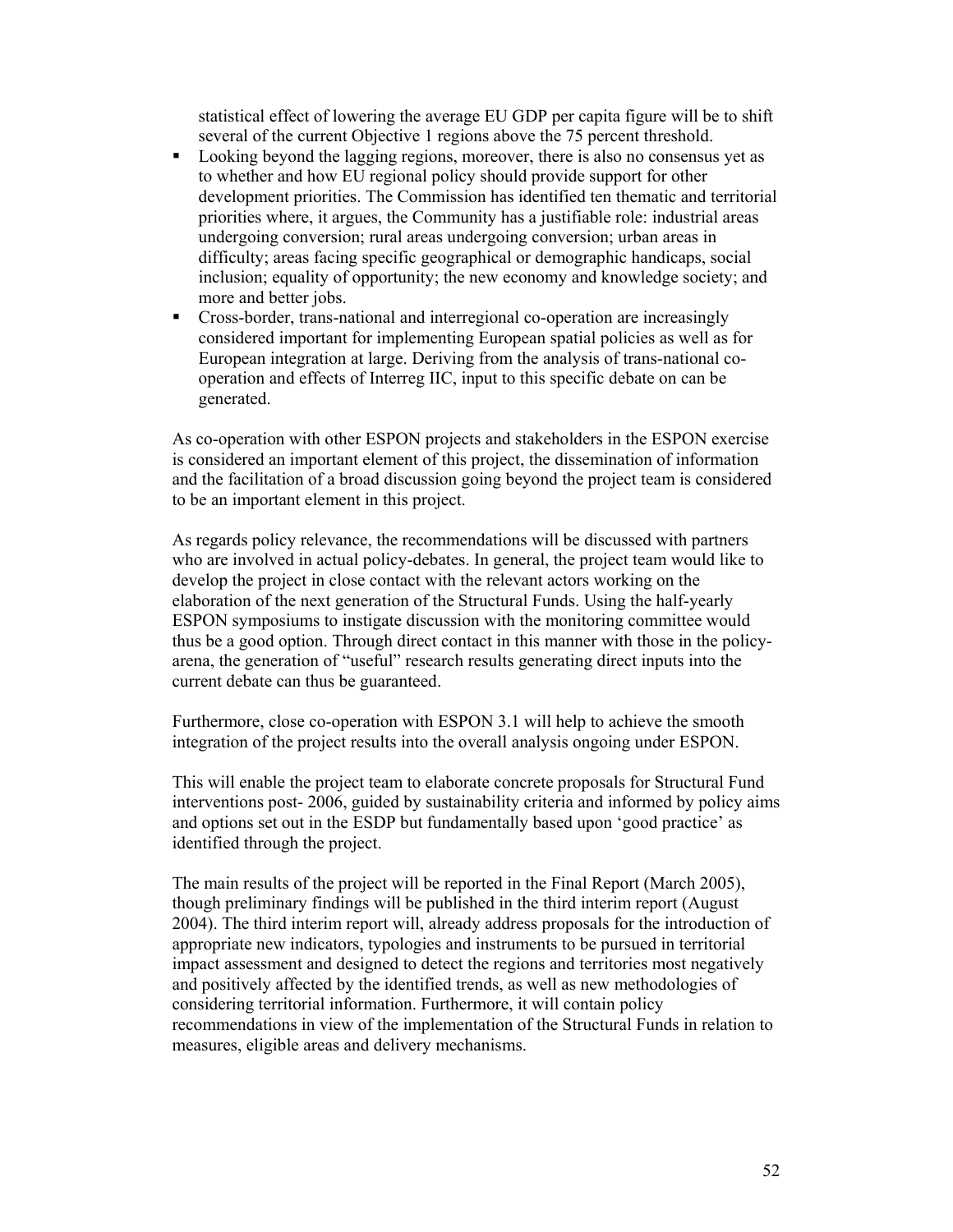## *5.11 WP 10 – Information Sharing and Overall Co-ordination*

| Timescale:               | Ongoing throughout the entire project.                                                                                                                     |                     |            |               |  |  |  |  |  |  |  |  |  |
|--------------------------|------------------------------------------------------------------------------------------------------------------------------------------------------------|---------------------|------------|---------------|--|--|--|--|--|--|--|--|--|
| <b>Deliveries:</b>       | Smooth and effective running of the project<br>1.<br>Dialogue with other ESPON projects and stakeholders<br>2.                                             |                     |            |               |  |  |  |  |  |  |  |  |  |
| <b>Key tasks</b>         |                                                                                                                                                            | <b>Key partners</b> | No of days | <b>Months</b> |  |  |  |  |  |  |  |  |  |
| of working meetings etc. | Internal co-ordination of the project, organisation                                                                                                        | Nordregio           | 30         | $1 - 27$      |  |  |  |  |  |  |  |  |  |
| neighbouring countries   | Dissemination of results and dialogue within the<br>project and with other ESPON projects, the policy<br>community and institutions from the candidate and | Nordregio           | 20         | $1 - 27$      |  |  |  |  |  |  |  |  |  |

The overall aim of this working package is to ensure the smooth and effective running of the project, to co-ordinate working group meetings, and networking with other ESPON projects and institutions in neighbouring and candidate countries, and to discuss finding at the interim stage.

For a successful project implementation it is important to strengthen the overall research finding, to disseminate these widely across the research community, policy makers and practitioners, and ensure that the value of the research action is maximised.

As a lead partner, Nordregio, will ensure that the partners with the main responsibility for taking forward each working package will be kept up to date with progress on other ESPON projects. This will be facilitated by the development of an e-mail or web-based network with a series of key experts working on relevant ESPON projects. An additional network will also be set up with interested institutions from the candidate countries to facilitate the dissemination of research findings to these institutions.

In addition, the role and function of the project during the half-yearly ESPON symposiums will be utilised in order to achieve a fruitful exchange with all research and policy communities in the field.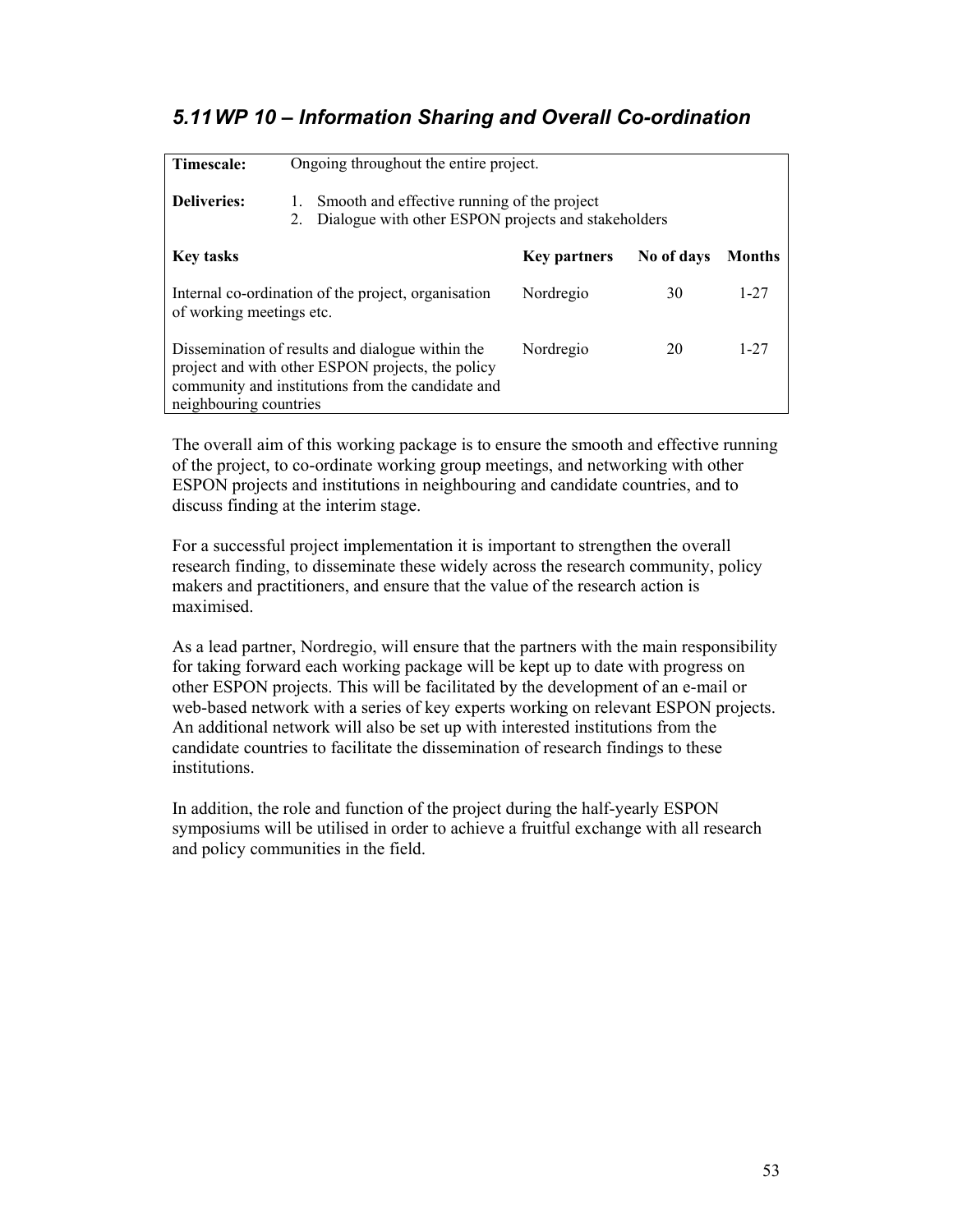# **6 Proposed Time Table**

| Key tasks \ Months                                                                                                                 |                   |  | 6 | 8                 |  | 9 10 11 12 13 14 15 16 17 18 19 20 21 22 23 24 25 26 27 28 29 30 |      |  |  |  |                   |  |      |      |                     |  |  |
|------------------------------------------------------------------------------------------------------------------------------------|-------------------|--|---|-------------------|--|------------------------------------------------------------------|------|--|--|--|-------------------|--|------|------|---------------------|--|--|
| WP 1 - Elaboration of Concepts and Methods for Measuring Territorial Impact                                                        |                   |  |   |                   |  |                                                                  |      |  |  |  |                   |  |      |      |                     |  |  |
| Review of policy concepts                                                                                                          |                   |  |   |                   |  |                                                                  |      |  |  |  |                   |  |      |      |                     |  |  |
| Development of methodology                                                                                                         |                   |  |   |                   |  |                                                                  |      |  |  |  |                   |  |      |      |                     |  |  |
| Identification of indicators                                                                                                       |                   |  |   |                   |  |                                                                  |      |  |  |  |                   |  |      |      |                     |  |  |
| WP 2 - Formulation of Hypothesis for the Assessment of the Territorial Impact of the Structural Funds                              |                   |  |   |                   |  |                                                                  |      |  |  |  |                   |  |      |      |                     |  |  |
| Meta-analysis of Structural Fund 1994-99                                                                                           |                   |  |   |                   |  |                                                                  |      |  |  |  |                   |  |      |      |                     |  |  |
| SF policies, polities and processes                                                                                                |                   |  |   |                   |  |                                                                  |      |  |  |  |                   |  |      |      |                     |  |  |
| Meta-analysis of Structural Fund 2000-06                                                                                           |                   |  |   |                   |  |                                                                  |      |  |  |  |                   |  |      |      |                     |  |  |
| Formulation of hypotheses                                                                                                          |                   |  |   |                   |  |                                                                  |      |  |  |  |                   |  |      |      |                     |  |  |
| WP 3 - Reference Framework for the Analysis: European Spatial Development and Territorial Cohesion in the 21 <sup>st</sup> Century |                   |  |   |                   |  |                                                                  |      |  |  |  |                   |  |      |      |                     |  |  |
| Fine tuning of indicators                                                                                                          |                   |  |   |                   |  |                                                                  |      |  |  |  |                   |  |      |      |                     |  |  |
| Mapping trends                                                                                                                     |                   |  |   |                   |  |                                                                  |      |  |  |  |                   |  |      |      |                     |  |  |
| Mapping discontinuities                                                                                                            |                   |  |   |                   |  |                                                                  |      |  |  |  |                   |  |      |      |                     |  |  |
| WP 4 - Geography of Structural Funds Investments (1994-99): Spending and Output by Region                                          |                   |  |   |                   |  |                                                                  |      |  |  |  |                   |  |      |      |                     |  |  |
| Assessing data availability                                                                                                        |                   |  |   |                   |  |                                                                  |      |  |  |  |                   |  |      |      |                     |  |  |
| Analysis of the spending of SF Monies                                                                                              |                   |  |   |                   |  |                                                                  |      |  |  |  |                   |  |      |      |                     |  |  |
| Analysis of type of SF investment                                                                                                  |                   |  |   |                   |  |                                                                  |      |  |  |  |                   |  |      |      |                     |  |  |
| WP 5 - Comparative Analysis of National Systems Affecting Structural Funds                                                         |                   |  |   |                   |  |                                                                  |      |  |  |  |                   |  |      |      |                     |  |  |
| National systems for financial equalisation                                                                                        |                   |  |   |                   |  |                                                                  |      |  |  |  |                   |  |      |      |                     |  |  |
| Typology of equalisation instruments                                                                                               |                   |  |   |                   |  |                                                                  |      |  |  |  |                   |  |      |      |                     |  |  |
|                                                                                                                                    | 1. Interim Report |  |   | 2. Interim Report |  |                                                                  |      |  |  |  | 3. Interim Report |  |      |      |                     |  |  |
|                                                                                                                                    |                   |  |   |                   |  |                                                                  |      |  |  |  |                   |  |      |      | <b>Final Report</b> |  |  |
|                                                                                                                                    |                   |  |   |                   |  | 2003                                                             | 2004 |  |  |  |                   |  | 2004 | 2005 |                     |  |  |
|                                                                                                                                    |                   |  |   |                   |  |                                                                  |      |  |  |  |                   |  |      |      |                     |  |  |
| Reports                                                                                                                            |                   |  |   |                   |  |                                                                  |      |  |  |  |                   |  |      |      |                     |  |  |